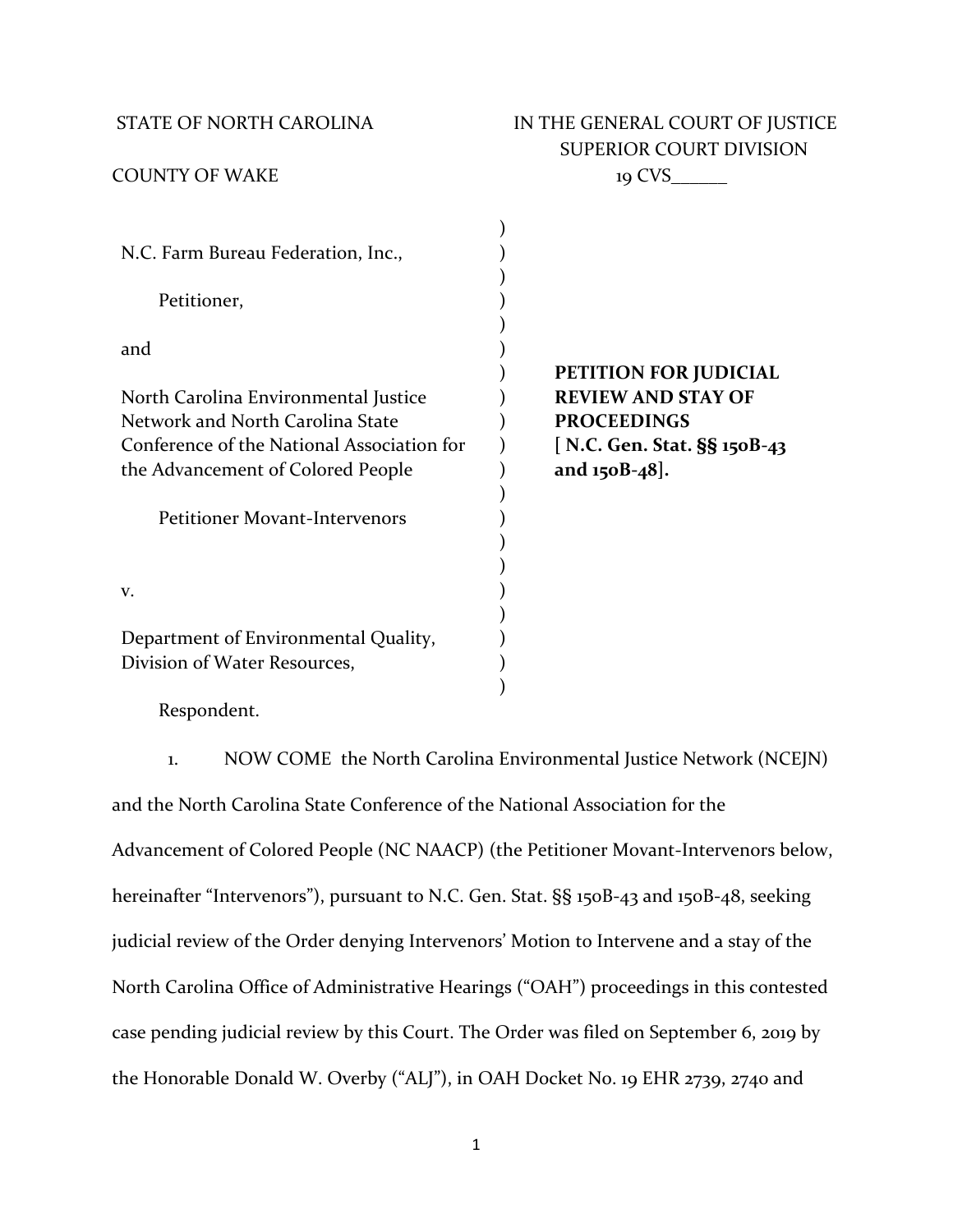2741 and is attached hereto as Exhibit A. Intervenors take exception to Conclusions of Law 9- 22 (Ex. A, pp. 3-6), which are affected by error of law; unsupported by substantial evidence admissible under N.C. Gen. Stat. §§ 150B-29(a), 150B-30, or 150B-31; and arbitrary and capricious. In support of this Petition and these exceptions, Intervenors show the court:

## **I. Procedural Background**

2. On May 10, 2019, the North Carolina Farm Bureau ("Farm Bureau") commenced a contested case in the OAH to challenge the North Carolina Department of Environmental Quality's (DEQ) issuance of the Swine General Permit No. AWG100000 ("the Swine Permit"), the Cattle General Permit No. AWG200000, and the Poultry General Permit No. AWG300000. The Farm Bureau alleged that in issuing those permits, DEQ violated N.C. Gen. Stat. § 150B-1 *et seq*., the Administrative Procedures Act (APA) rulemaking process. *See* Farm Bureau Pet'n for Contested Case, filed May 10, 2019, Docket No. 19 EHR 2739, 2740 and 2741.

3. In addition, the Farm Bureau claims the permits were improperly influenced by a settlement agreement with DEQ resolving a Title VI complaint filed with the U.S. Environmental Protection Agency. Farm Bureau identifies the Title VI Complainants (which include Intervenor NCEJN) and their legal counsel (including the undersigned, Elizabeth Haddix and Mark Dorosin) as witnesses in the contested case. *See*  Farm Bureau Prehearing Statement, filed June 13, 2019, at 13.

4. Respondent DEQ disputes Farm Bureau's claims that the agency failed to follow proper procedures in its development of the general permits. *See* DEQ Prehearing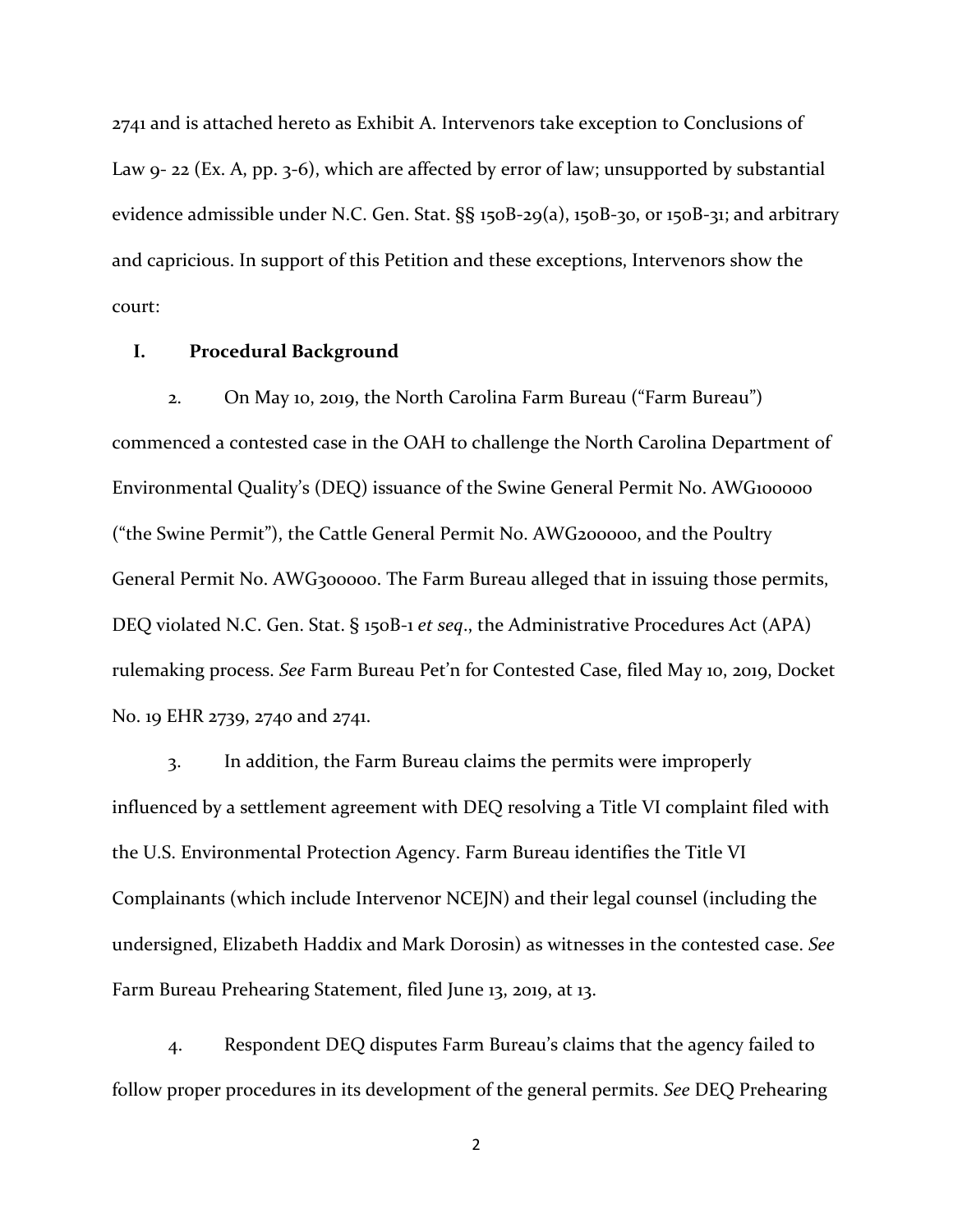Statement, filed May 16, 2019. DEQ alleges that a general permit is not a rule, and that the issuing of general permits is thus not controlled by the rulemaking procedures of the APA. DEQ alleges not only that it fully complied with the public participation requirements of 15A N.C. Admin. Code 2T.0111(b), but that it also went beyond minimum requirements for doing so by holding multiple rounds of comment periods and public meetings.

5. Intervenors filed a Motion to Intervene in the Farm Bureau's contested case on June 25, 2019. Farm Bureau filed a response objecting to the Motion to Intervene on July 1, 2019, and DEQ filed a response on July 2, 2019 which states that the agency "takes no position on the Motion."<sup>1</sup>

6. Also on July  $2^{nd}$ , DEQ moved for judgment on the pleadings pursuant to N.C. Gen. Stat. § 1A-1, Rule 12(c), alleging that Farm Bureau's pleadings fail to state a claim on which relief can be granted. Upon information and belief, to date, the ALJ has not filed any order regarding Respondent's Motion.

7. On September 6, 2019, the ALJ denied NCEJN and NAACP's Motion to Intervene. The Order held that the groups 1) "do not have a direct and immediate interest related to the permit," and 2) their claims cannot be addressed by the OAH, because it "is a state agency of limited statutory jurisdiction not including the ability to hear claims brought under the cited federal statutes or the North Carolina Constitution." Exhibit A at

 $\overline{\phantom{a}}$ 

<sup>&</sup>lt;sup>1</sup> On June 28, 2019, the Board of Agriculture for the State of North Carolina filed a limited Motion to Intervene as *amicus* in the contested case pursuant to N.C. Gen. Stat. 150B-23(d) and 26 NCAC 03 .0117(a) and indicated that Farm Bureau had no objection to the intervention. The ALJ granted that motion. *See* Exhibit A at 6.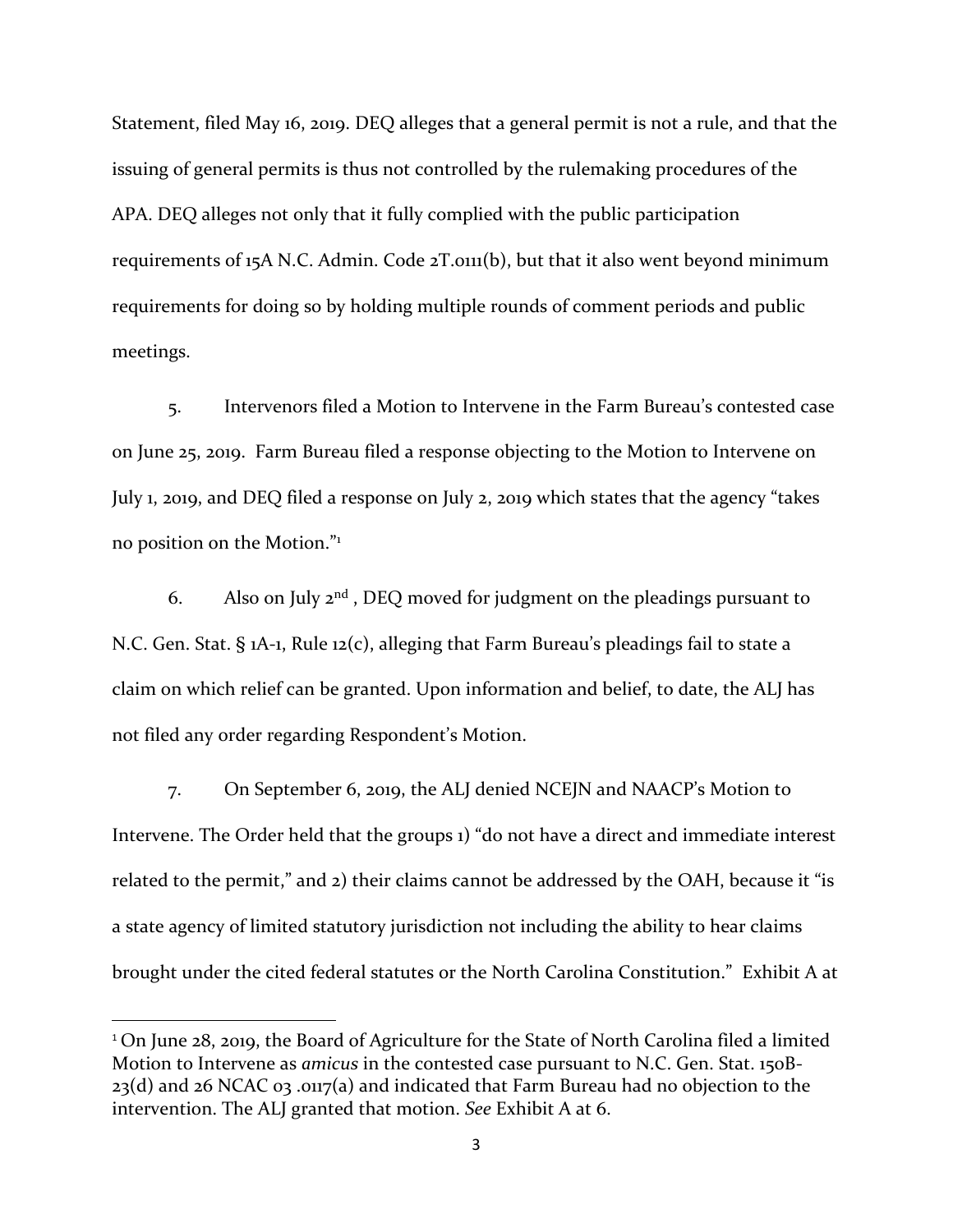4.

 $\overline{a}$ 

8. The Order denying the Motion to Intervene is a Final Decision triggering Intervenors' right to judicial review pursuant to N.C. Gen. Stat. § 150B-43. *See [Anderson v.](https://advance.lexis.com/api/document/collection/cases/id/5BBB-K761-F04H-F0PN-00000-00?cite=232%20N.C.%20App.%201&context=1000516)  Seascape at Holden Plantation, LLC*[, 232 N.C. App. 1, 753 S.E.2d 691 \(2014\) \(](https://advance.lexis.com/api/document/collection/cases/id/5BBB-K761-F04H-F0PN-00000-00?cite=232%20N.C.%20App.%201&context=1000516)order denying a motion to intervene affects a substantial right). Intervenors satisfy N.C. Gen. Stat. § 150B-43's requirement because they are "persons aggrieved"<sup>2</sup> by the ALJ's denial of their motion to intervene, have exhausted all administrative remedies made available to them by statute or agency rule, and are therefore entitled to judicial review.

# **II. Intervention as of Right (Rule 24 (a)(2))**

9. The ALJ's conclusion that the NC NAACP and NCEJN failed to meet the requirements of N.C. Gen. Stat.  $\S$ § 1A-1, N.C. Rule of Civ. Proc. 24 (a)(2), 150B-23(d), and 26 NCAC 03 .0117 is affected by error of law; unsupported by substantial evidence admissible under N.C. Gen. Stat. §§ 150B-29(a), 150B-30, or 150B-31; is arbitrary and capricious, and should be reversed.

10. A party seeking intervention as a matter of right pursuant to N.C. Gen. Stat. § 1A-1, Rule 24(a)(2) "must show that (1) it has a direct and immediate interest relating to the property or transaction, (2) denying intervention would result in a practical impairment of the protection of that interest, and (3) there is inadequate representation of that interest by existing parties." *Holly Ridge Assoc.*, 361 N.C. 531, 537, 648 S.E.2d 830, 835 (2007) (quoting *Virmani v. Presbyterian Health Servs. Corp.*, 350 N.C. 449, 459, 515

<sup>2</sup> "'Person aggrieved' means any person or group of persons of common interest directly or indirectly affected substantially in his or its person, property, or employment, by an administrative decision." N.C.G.S.  $§$  150B-2(6).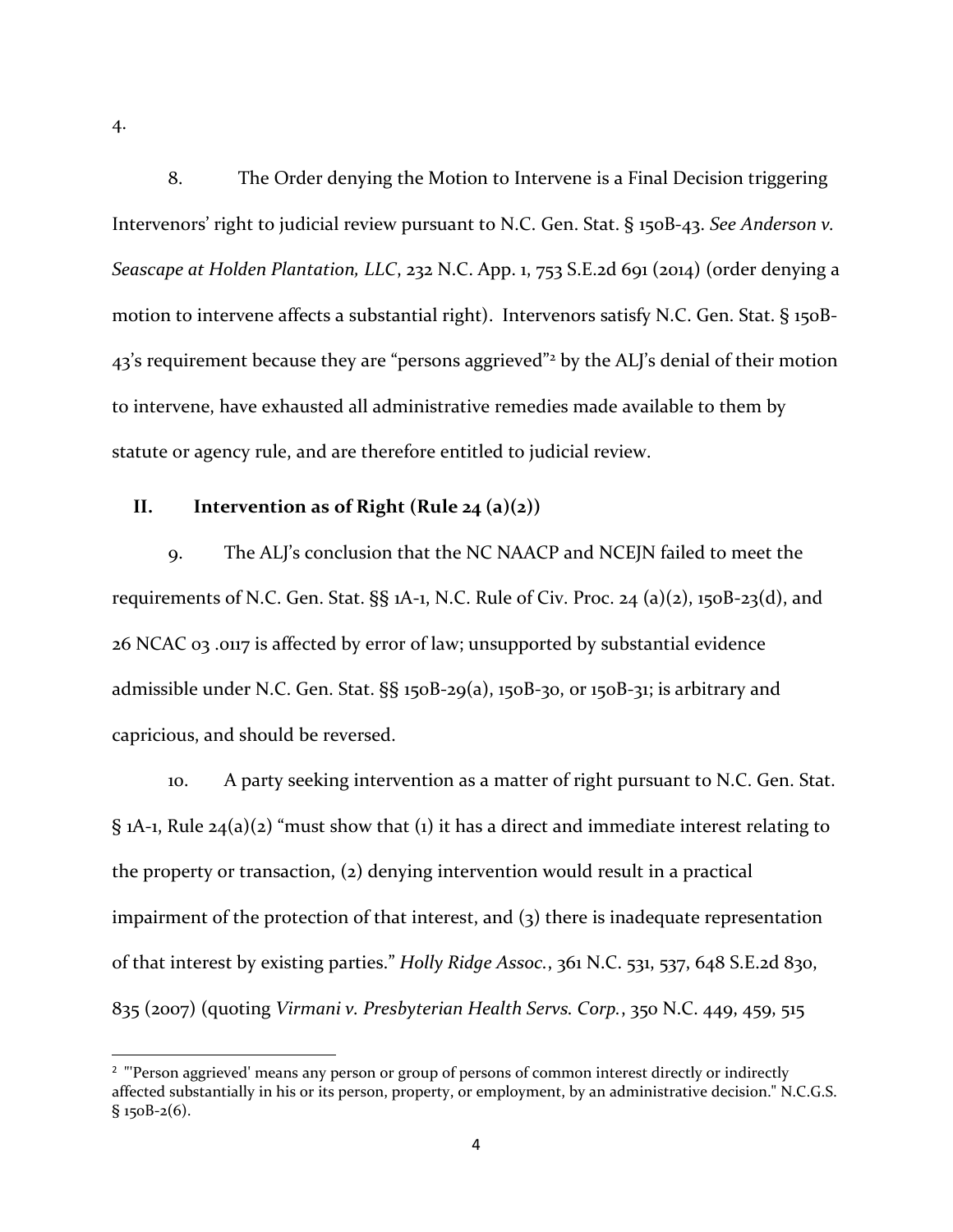S.E.2d 675, 683 (1999)). The ALJ erroneously concluded that Intervenors failed to show they have the necessary interest required by (1), and did not reach whether or not they had shown (2) or (3). *See* Exhibit A at 5.

### **a. Intervenors' Direct and Immediate Representational Interests<sup>3</sup>**

11. As an initial matter, the ALJ erroneously disregarded the fact that Intervenors are "persons aggrieved" entitled to participate in the contested case at the OAH. *See Empire Power Co. v. North Carolina Dep't of Env't, Health & Natural Resources, Div. of Envtl. Management*, 337 N.C. 569, 447 S.E.2d 768 (1994). In *Empire Power*, the court held that an adjacent landowner was a "person aggrieved" entitled to have his claims heard at the OAH because he alleged "sufficient injury in fact to interests within the zone of those to be protected" by the law the agency failed to follow when it issued the challenged permit; he "may be expected to suffer from whatever adverse environmental consequences the [permitted operation] might have;" and that a decision in his favor "would substantially eliminate or redress the injury likely to be caused by" the permit decision. *Id.* at 589-590, 447 S.E.2d at 780.

12. Here, Intervenors are similarly "persons aggrieved." The swine facilities at issue are only allowed to operate pursuant to the Swine Permit issued by DEQ. Intervenors have alleged direct injury in fact from DEQ's failure to comply with Title VI of the Civil Rights Act of 1964, 42 U.S.C. § 2000d, and N.C. Const. Art. I, § 19 when it issued the Swine Permit. They have also alleged that their organizations and members will

 $\overline{\phantom{a}}$ 

<sup>&</sup>lt;sup>3</sup> For the purposes of Rule 24, this issue is framed in the context of the Petitioners' "interests." In a nonintervention context, the same analysis is characterized as standing.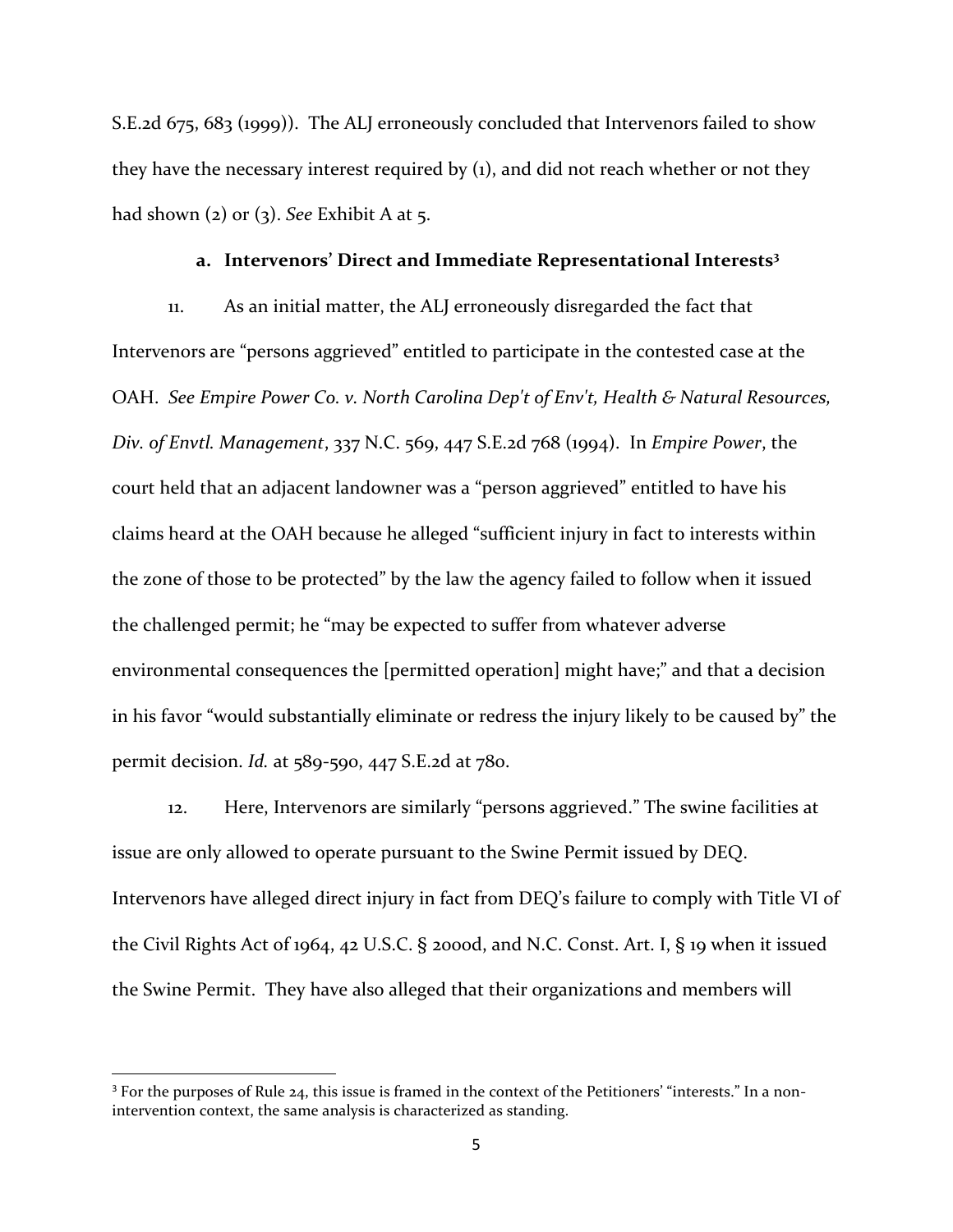suffer from the adverse consequences the permitted operations will have, and that requiring DEQ to comply with federal and state anti-discrimination law will substantially redress those injuries.

13. The ALJ's conclusion that Intervenors "do not have a direct and immediate interest related to the permit" contravenes established law regarding an organization's standing to sue on behalf of its members ("representational standing") as well as on its own behalf ("organizational standing"). *See, e.g.*, *Friends of the Earth, Inc. v. Laidlaw Envtl. Servs. (TOC)*, *Inc*., 528 U.S. 167, 181, 120 S. Ct. 693, 704 (2000)("An association has standing to bring suit on behalf of its members when its members would otherwise have standing to sue in their own right, the interests at stake are germane to the organization's purpose, and neither the claim asserted nor the relief requested requires the participation of individual members in the lawsuit.")(internal citations omitted).

14. In their motion and brief filed at the OAH, Intervenors established that each organization has members with a direct and immediate interest in the Swine Permit, that those interests are germane to the organizations' purposes, and because of the injunctive relief they request, challenging DEQ's actions in issuing the Permit does not require the participation of individual members. *See Friends of the Earth, Inc. v. Laidlaw Envtl. Servs. (TOC)*, *Inc*., 528 U.S. at 181, 120 S. Ct. at 704.

15. As asserted in their Motion to Intervene and its attached affidavits, NCEJN members include African American residents of Eastern North Carolina who live near the highest concentration of swine operations covered by the Swine Permit. Those NCEJN members endure the harms caused on a recurrent basis by permitted hog operations,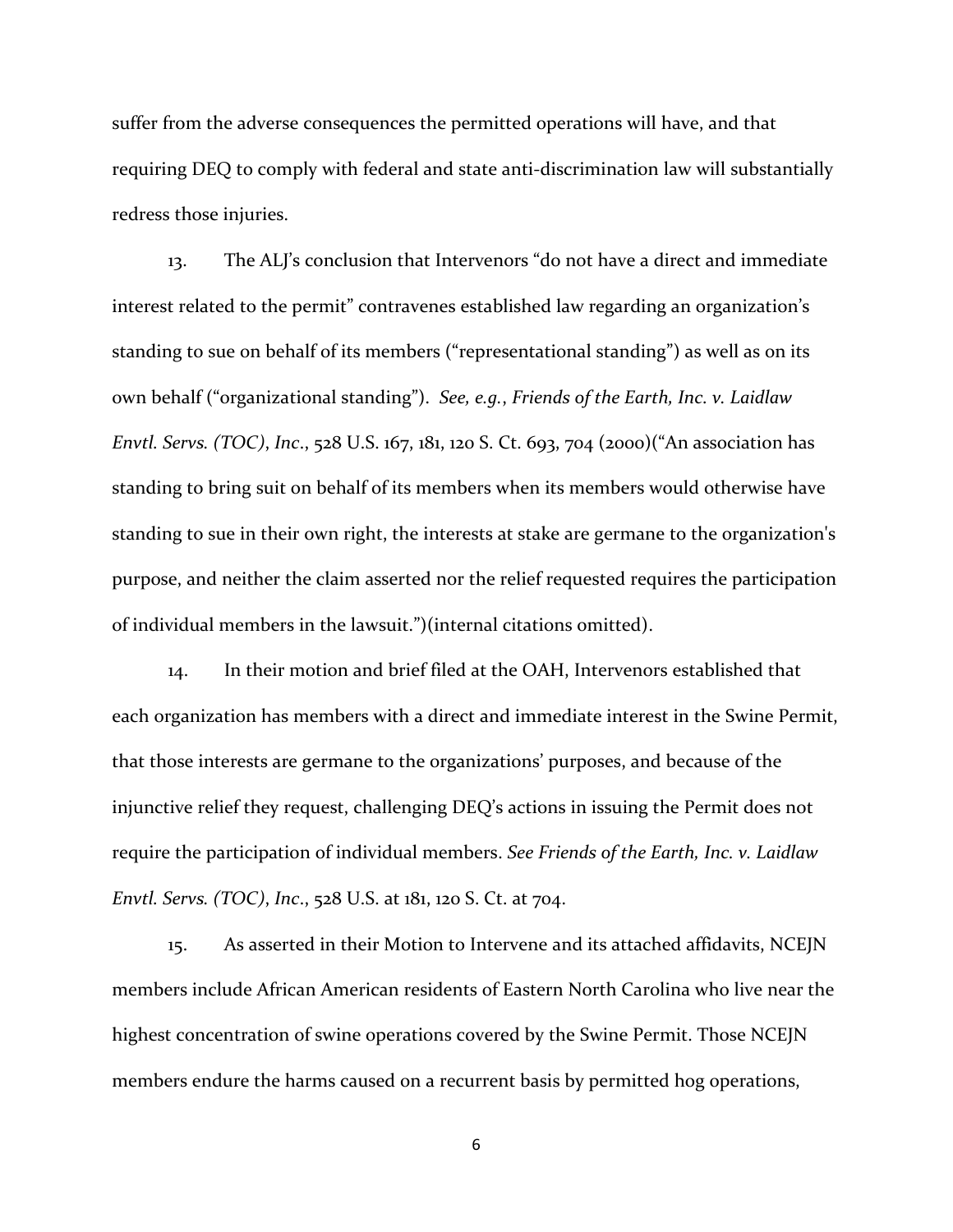including air and water pollution, noxious odors, truck traffic and waste runoff, flies and buzzards, and swine waste that makes its way onto their property and into their homes. *See* Affidavit of NCEJN, Attachment A to NCEJN & NC NAACP Motion to Intervene, filed June 25, 2019.

16. Those members disproportionately endure those harms because of their race, and therefore have a direct interest in the Swine General Permit and in ensuring that it complies with DEQ's obligations under state and federal law to address its racially discriminatory impacts.

17. NCEJN also clearly established that the direct and immediate interest of its members is germane to the organization's purpose. NCEJN is a non-profit, grassroots, African American-led coalition of community organizations, individuals and their supporters. NCEJN members include low income people of color as well as community organizations with whom NCEJN works to address issues of climate, environmental, racial, and social injustice across the state. NCEJN's mission is to ensure that environmental public policy is based on mutual respect and justice for all peoples, free from discrimination or bias. In pursuit of this goal, NCEJN has worked for more than a decade to combat environmental racism by encouraging meaningful regulation and monitoring of North Carolina's animal agriculture industry so as to address industry practices that create pollution and nuisances which harm people's health.

18. Similarly, the NC NAACP established that it was seeking to intervene on behalf of members with a direct and immediate interest in the contested case, and specifically referenced the interest of hundreds of NC NAACP members who live in those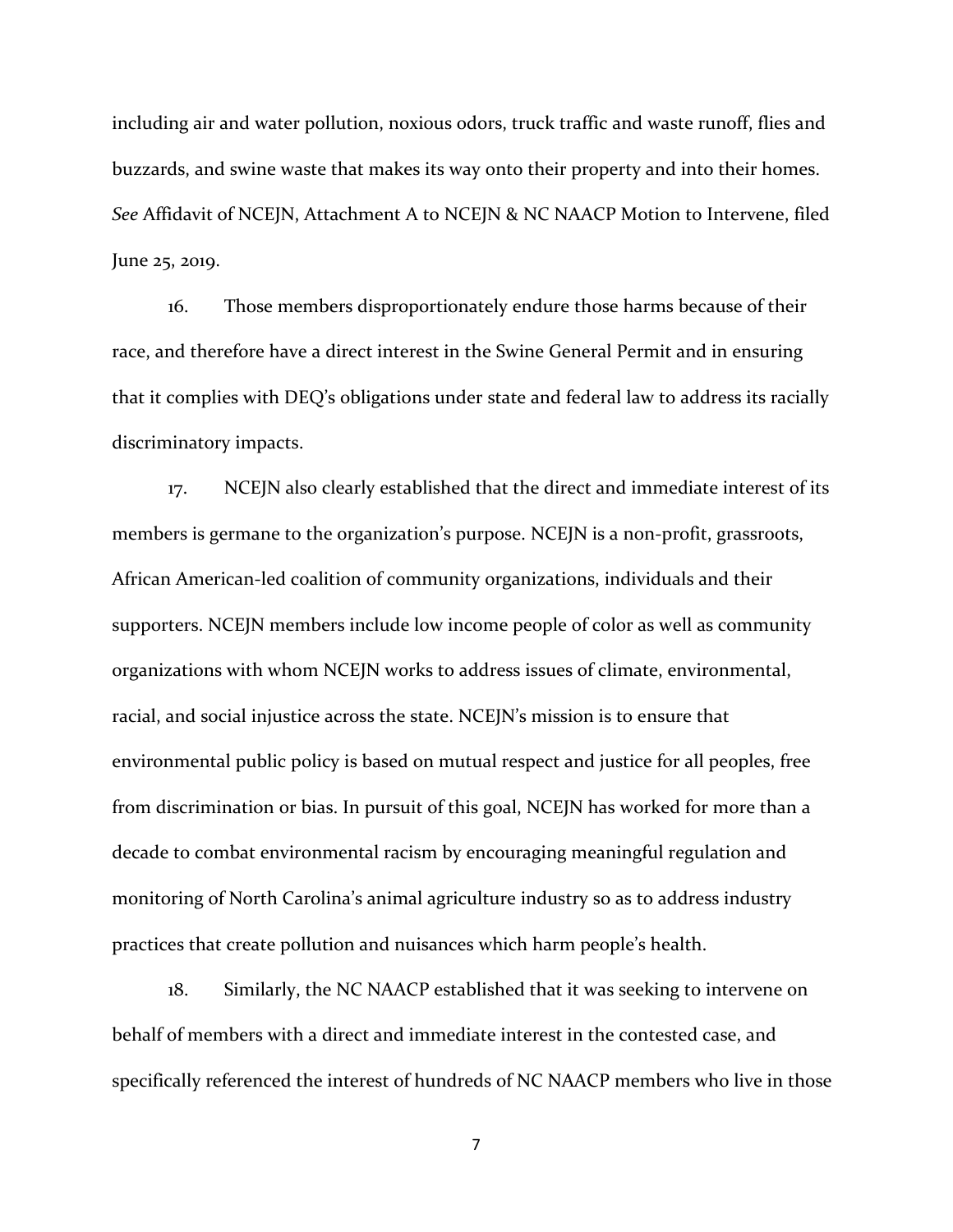southeastern counties in which industrial hog operations are most densely concentrated. *See* Affidavits of NC NAACP and Sylvia Barnes, Attachments B and C to Motion to Intervene.

19. Those NC NAACP members are harmed on a recurrent basis by the impacts from surrounding permitted swine operations, including air and water pollution, noxious odors, truck traffic, flies and buzzards, and swine waste that makes its way onto their property and into their homes. They have a direct and immediate interest in the Swine General Permit and in ensuring that it complies with DEQ's obligations under state and federal law to address its racially discriminatory impacts, because like NCEJN's members of color, they are disproportionately impacted by those impacts because of their race.

20. The affidavit of NC NAACP President Rev. T Anthony Spearman noted that the organization's members "have participated in community meetings" held by DEQ regarding the Swine Permit, and that "hundreds of its members" live in communities adversely impacted by concentrated industrial hog facilities. *See* Affidavit of NC NAACP, Attachment B to Motion to Intervene.

21. The Motion to Intervene and attachments also clearly established that the direct and immediate interest of its members is germane to the NC NAACP's purpose. NC NAACP is North Carolina's branch of the nation's oldest and largest civil rights organization. It is the second largest state conference of the NAACP in the United States. For over 70 years, NC NAACP has pursued its mission to ensure the political, educational, social and economic equality of all persons and to eliminate racial hatred and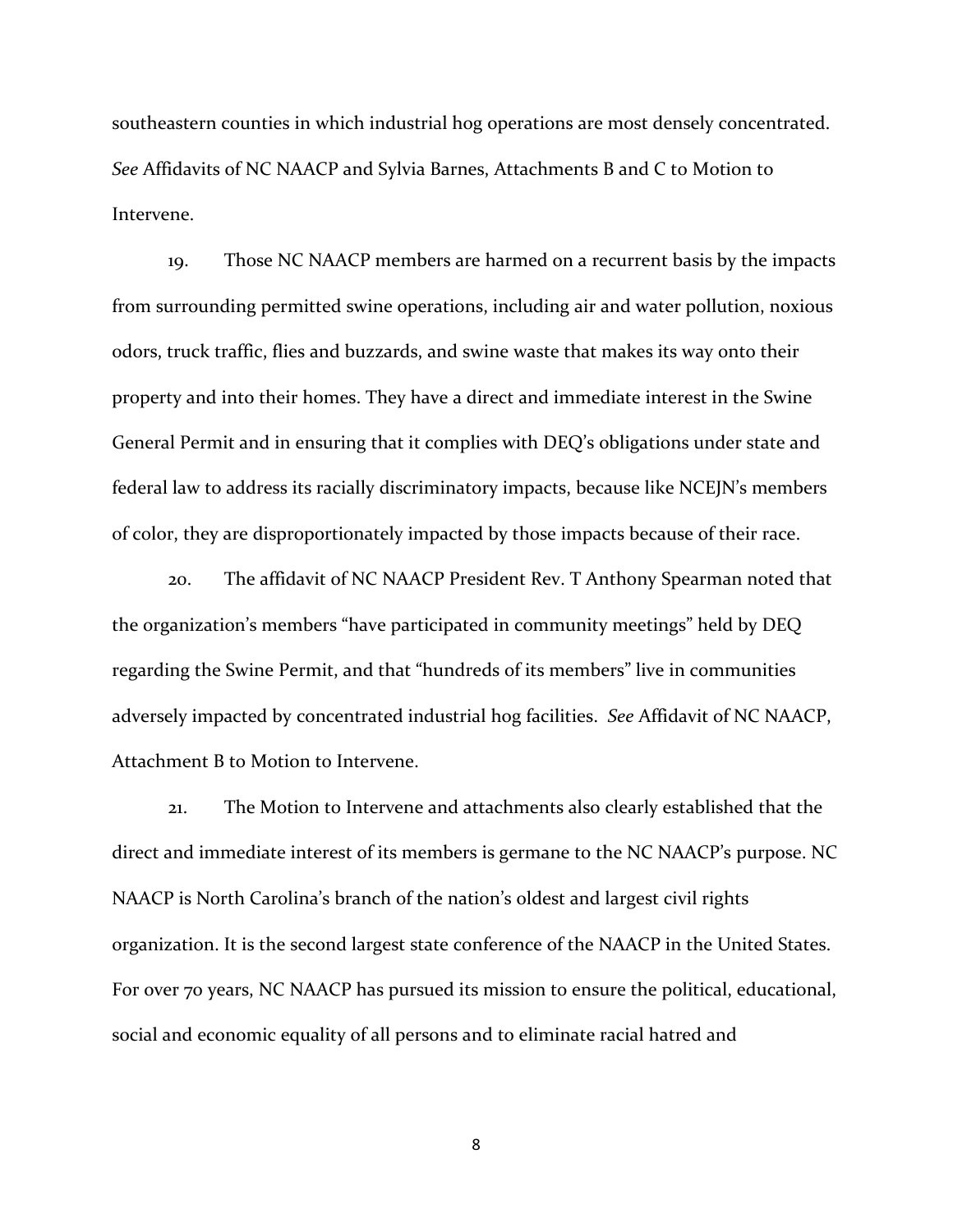discrimination. Addressing and remedying environmental injustice is one of the key components of the NC NAACP's program.

22. Both Intervenors are community-based membership groups and bring this petition on behalf of their membership, and at the request of their members. Intervenors have hundreds of members who live adjacent or proximate to swine operations that DEQ allows to operate under the Swine Permit.

23. Intervenors' members have attended numerous hearings and public meetings on issues related to the Swine Permit, and submitted comments on the permits that are the subject of this contested case hearing.

24. DEQ's action in issuing the Swine Permit has a significant and adverse impact on the health and well-being of Intervenors' members and their families, on the use and enjoyment of Intervenors' members' property, the value of their property and other economic interests.

25. In light of Intervenors' Motion and supporting affidavits, which attest to many of the ways in which Intervenors have direct and immediate interest in the issuance of the Permit and the contested case in a representational capacity on behalf of their members, the ALJ's Order denying the Motion to Intervene is affected by error of law, unsupported by substantial evidence, and is arbitrary and capricious.

# **b. Intervenors' Direct and Immediate Organizational Interests**

26. In addition to Intervenors' sufficient showing of direct and immediate representational interests, they have also alleged sufficient facts to establish direct and immediate organizational interests in DEQ's issuance of the Swine Permit. *See Havens*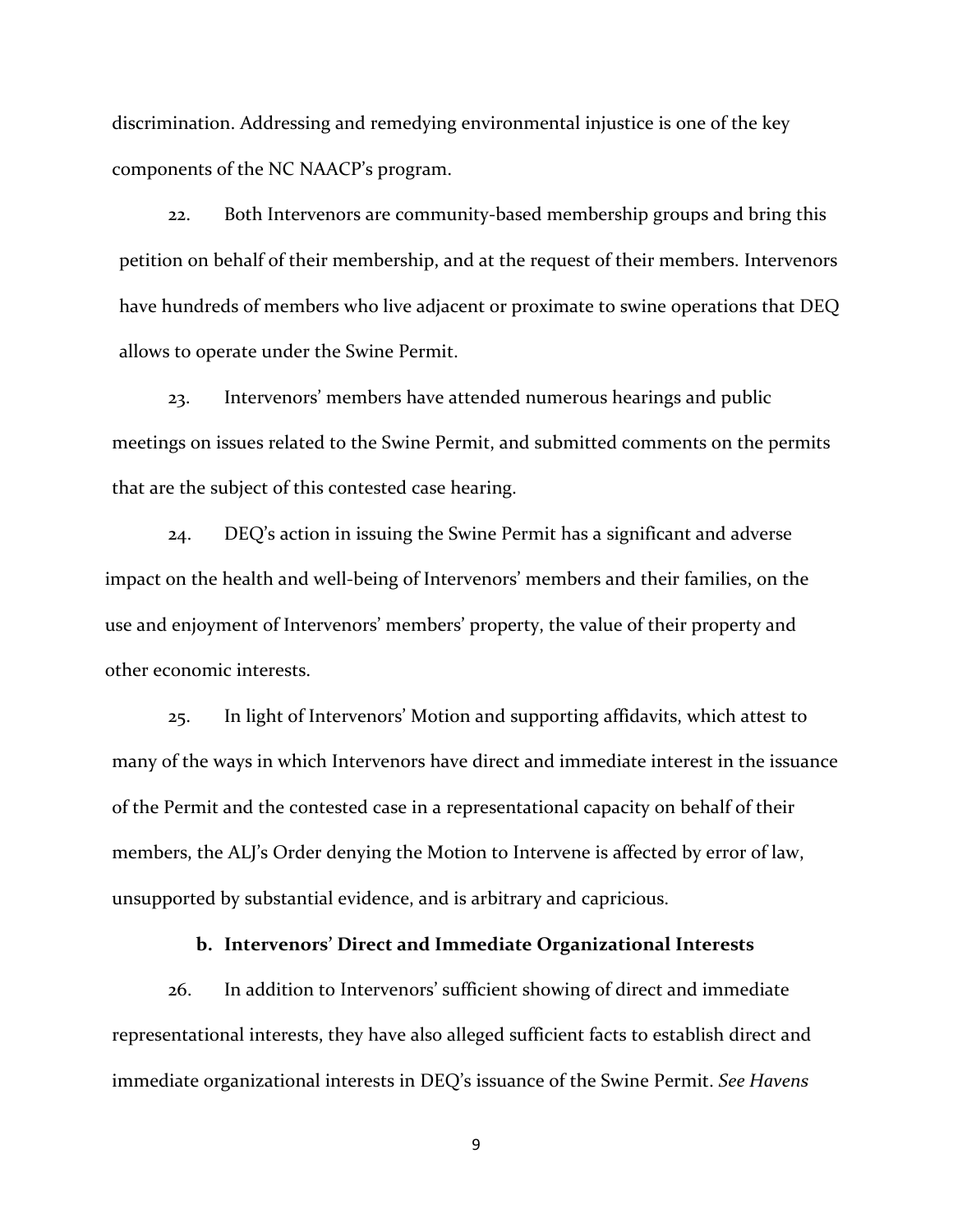*Realty Corp. v. Coleman*, 455 U.S. 363, 379, 102 S. Ct. 1114, 1124 (1982) (holding that "where Petitioners' steering practices have perceptibly impaired HOME's ability to provide counseling and referral services for low- and moderate-income home-seekers, there can be no question that the organization has suffered injury in fact"); *Hunt v. Wash. State Apple Adver. Comm'n*, 432 U.S. 333, 345, 97 S. Ct. 2434, 2442 (1977) (noting "that the interests of the Commission itself may be adversely affected by the outcome of this litigation").

27. In *N.C. State Conf. of the NAACP v. N.C. State Bd. of Elections*, 283 F.3d 393

(M.D.N.C. 2017), the court recognized that even if the NAACP could not establish

representational standing, the litigation could still proceed because it satisfied the

requirements of organizational standing.

An organization can establish standing to sue on its own behalf when it seeks redress for an injury suffered by the organization itself. The North Carolina NAACP alleges that it "has been forced to divert its valuable and limited resources away from its core mission and planned voter-mobilization, voterprotection, and voter-education activities . . . in order to investigate, respond to, mitigate, and address the concerns of its members resulting from Defendants' unlawful en masse voter challenge and purging practices." (ECF No. 1 [ 89.) The North Carolina NAACP has, therefore, established a cognizable injury by alleging that Defendants' practices have hampered [its] stated objectives causing [it] to divert its resources as a result. Further, the North Carolina NAACP has not only plausibly alleged but has also provided evidence to show that these injuries are fairly traceable to the conduct of the Cumberland Defendants.

*Id.*, at 402 (internal citations omitted).

28. Intervenors' Motion and affidavits show that their respective organizations will suffer injury in fact if DEQ's 2019 Swine General Permit is issued without provisions to address its racially discriminatory impact, because both organizations have had to and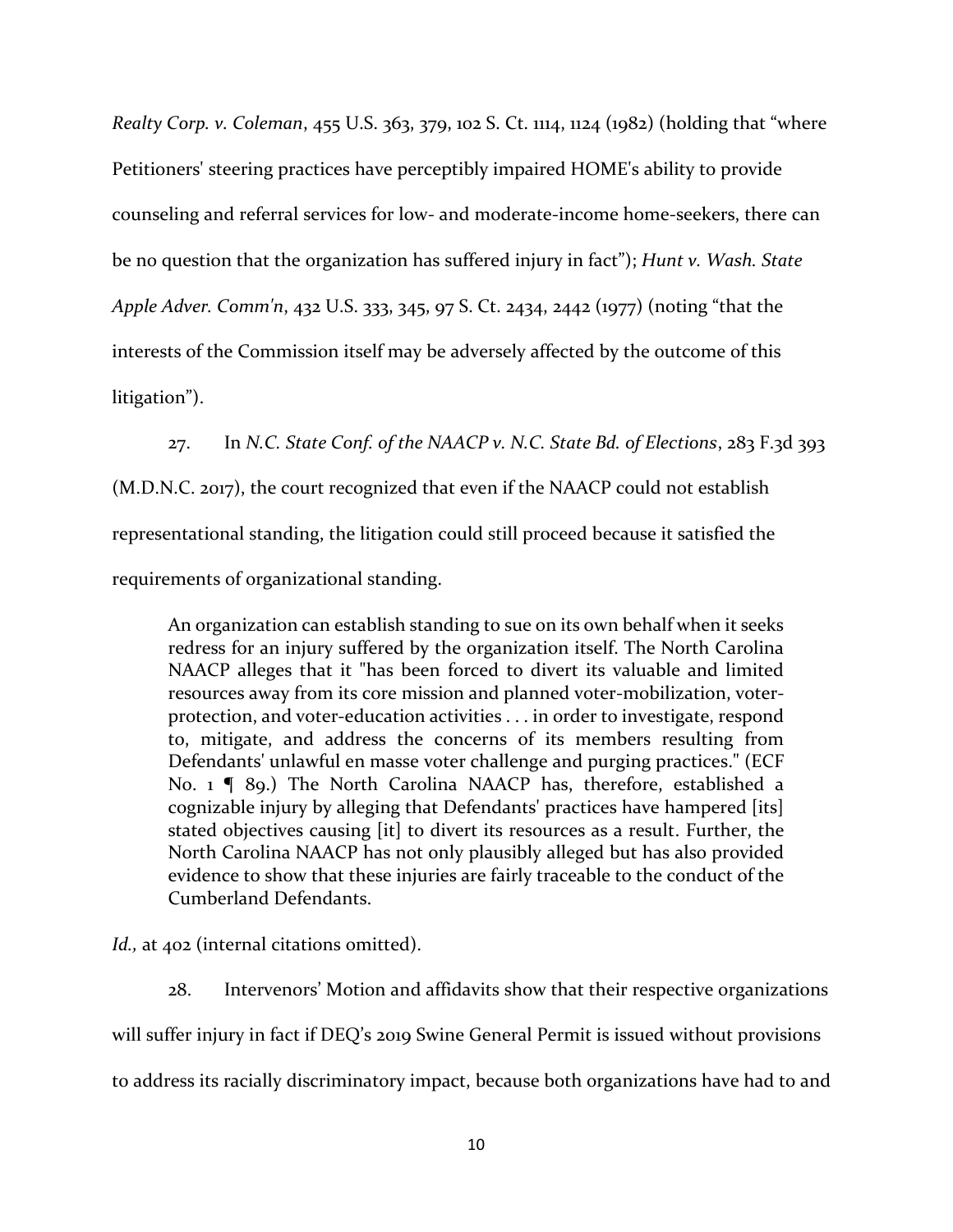will continue to have to divert valuable and limited resources from their respective planned activities in order to counter the discriminatory effects of DEQ's Swine General Permit. *See* Affidavit of NCEJN, Attachment A, Motion to Intervene and Affidavit of Rev. Dr. T. Anthony Spearman, Attachment B, Motion to Intervene.

29. An organization can also establish standing by showing a direct injury from conduct or policies that frustrate its mission. *See, e.g., Lane v. Holder*, 703 F.3d 668, 674 (4th Cir. 2012) ("An organization may suffer an injury-in-fact when a defendant's actions impede its efforts to carry out its mission.").

30. As described above and in detail in the Motion to Intervene and supporting affidavits, fundamental to the mission of both NCEJN and NC NAACP is their work to address and eliminate environmental, racial, and social injustice in North Carolina and to ensure that state policies and practices are equitable and free from discrimination.

31. NCEJN and NC NAACP have direct and immediate organizational interests because DEQ's action in adopting the Swine Permit requires these organizations to divert resources to address the Permit's impacts and frustrates their respective missions. In failing to properly account for those interests, the Order denying the Motion to Intervene is affected by error of law; unsupported by substantial evidence, and is arbitrary and capricious.

# **III. Permissive Intervention (Rule 24 (b)(2))**

32. Intervenors also moved, in the alternative, for permissive intervention pursuant to Rule  $24(b)(2)$ , which provides that a movant may be permitted to intervene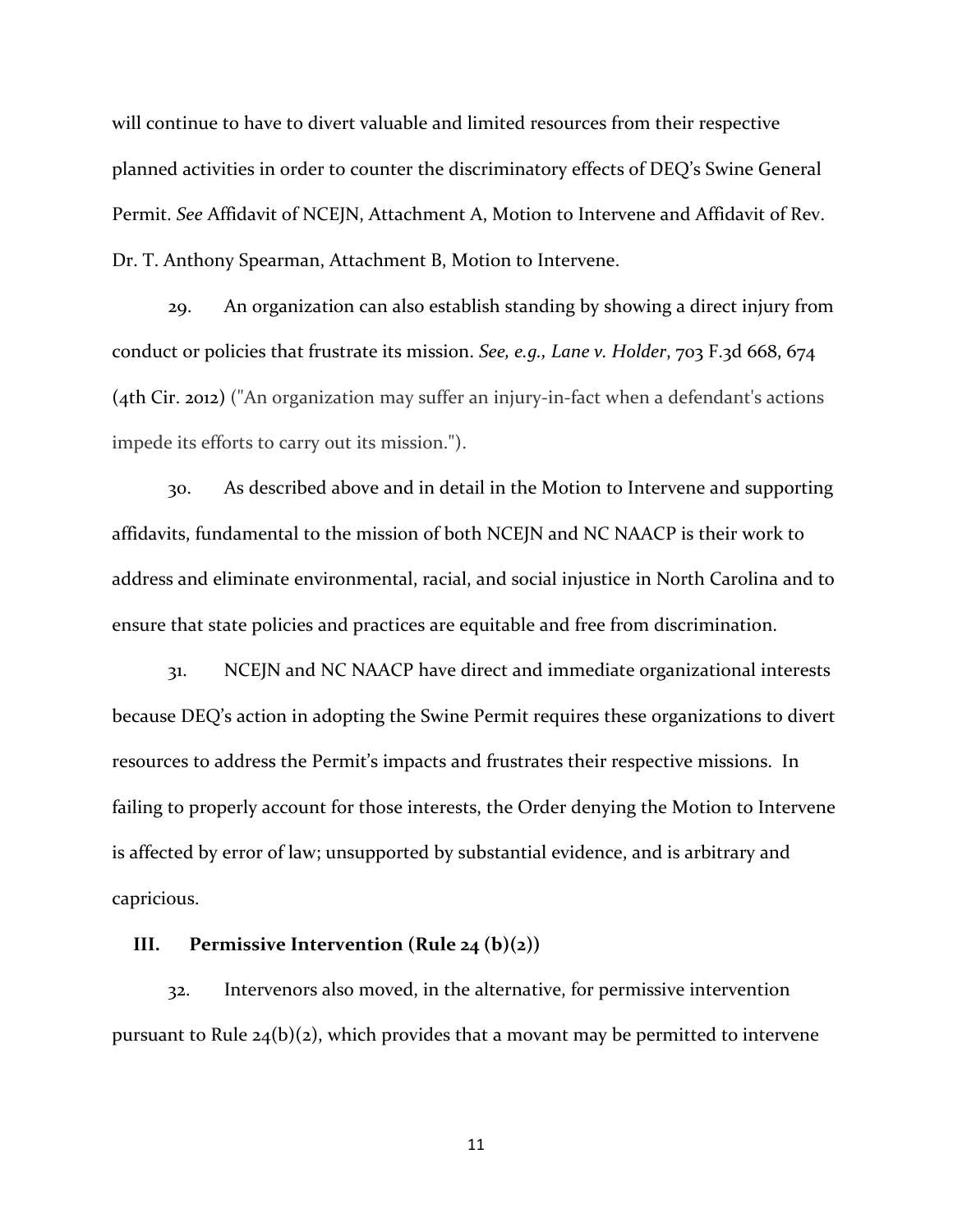"[w]hen an applicant's claim or defense and the main action have a question of law or fact in common." N.C. Gen. Stat. 1A-1, Rule 24 (b)(2).

33. The Order denying intervention erroneously concludes "as a matter of law that allowing permissive intervention . . . will unduly delay and prejudice the adjudication of the rights of the original parties in the this contested case." Exhibit A, at 6. This determination ignored the common questions of law and fact in the claims asserted by NCEJN and NC NAACP and the Farm Bureau.

34. Intervenors and the Farm Bureau both seek to show that in issuing the Swine General Permit, DEQ has acted arbitrarily and capriciously and failed to follow law, and substantially prejudiced their respective rights as described in N.C. Gen. Stat. § 150B-23(a). It should also be noted that both the Intervenors and the Farm Bureau were engaged for months in the agency's process for review, notice and comment in developing the Swine General Permit, and that the substantive claims each party has raised in the OAH have been considered by DEQ throughout that process. Given this background, there can be no dispute that common questions of law and fact exist in these claims.

35. In addition, *all* parties in this contested case expressly refer to the role of the Title VI complaint filed against DEQ in developing the 2014 Swine General Permit. There is a common question of law as to the scope and relevance of DEQ's obligations under Title VI and the effect those obligations had on drafting the Swine General Permit.

36. Intervenors allege that in adopting the Swine General Permit, DEQ acted arbitrarily or capriciously and failed to act as required by law, specifically Title VI and Article I, Sec. 19 of the state constitution. Farm Bureau alleges that DEQ acted arbitrarily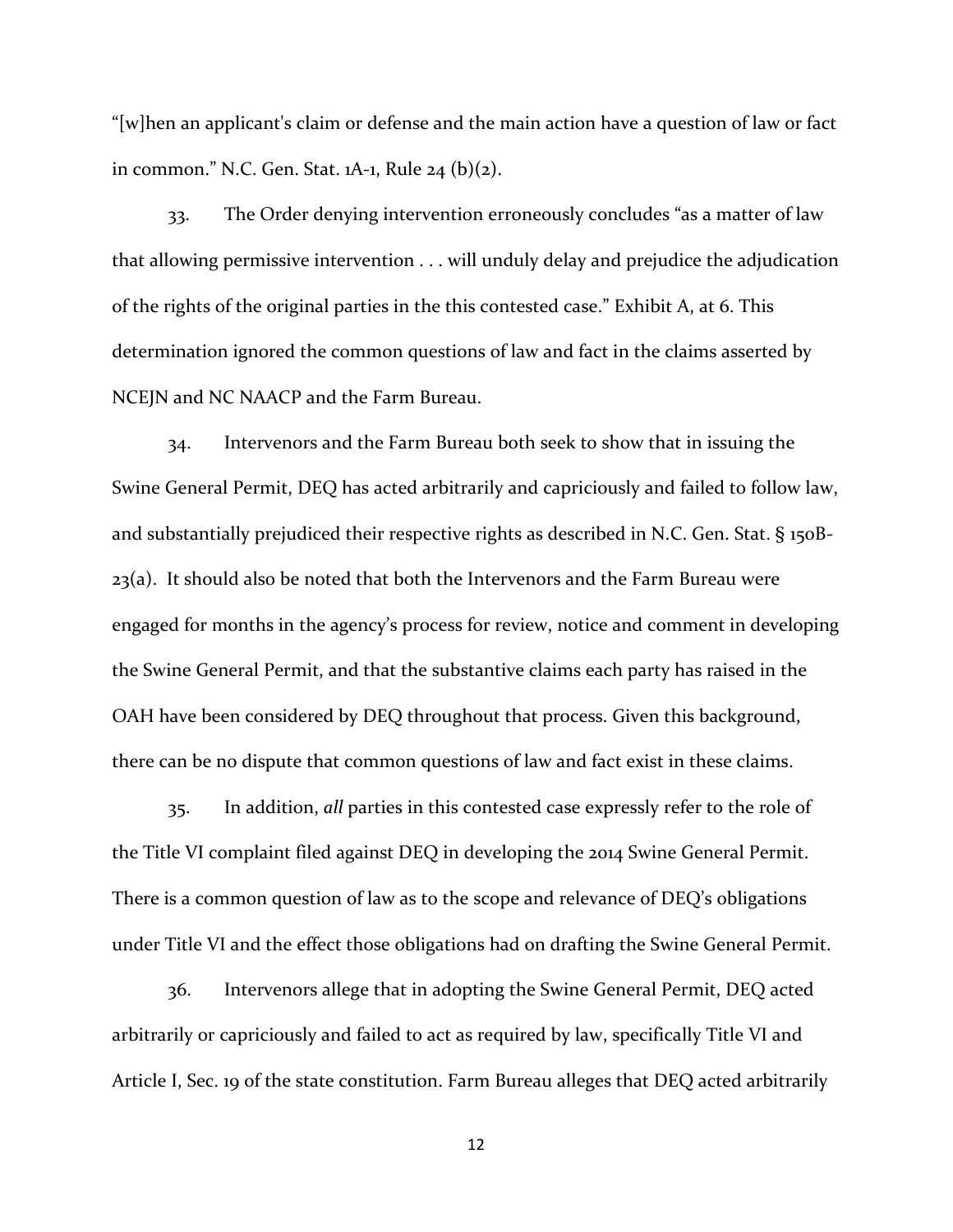or capriciously and failed to act as required by law, specifically the N.C. Administrative Procedures Act, by participating in the process to resolve the Title VI complaint (in fact, both NCEJN and their undersigned counsel were named as proposed witnesses in the Farm Bureau's Prehearing Statement). The significance of the Title VI process, and the extent to which the law's underlying anti-discrimination provisions generally apply to DEQ and the issuance of the Swine General Permit, is central to the allegations of all three parties.

37. There are substantial common issues of law and fact at the core of the Farm Bureau's claims and the claims raised in the Motion to Intervene. Moreover, these issues have been inextricably linked throughout the process of the introduction, notice and comment, review, and adoption of the Swine General Permit. Given these common elements, and the centrality of the role of the agency's anti-discrimination obligations, intervention would not raise new issues, expand the scope of review, or delay resolution of this contested case. The denial of permissive intervention was therefore arbitrary and capricious, affected by error of law, and an abuse of discretion and should be reversed.

# **IV. Petitioners' Claims were Properly Brought at the OAH**

38. The ALJ concludes that Intervenors' claims "can only be addressed by other means and in the proper venue," and that the OAH "is a state agency of limited statutory jurisdiction, not including the ability to hear claims brought under the cited federal statutes or the North Carolina Constitution." Exhibit A, at 4.

39. The undersigned find no Article III court ruling consistent with the ALJ's ruling; in fact, constitutional arguments and claims have been previously adjudicated at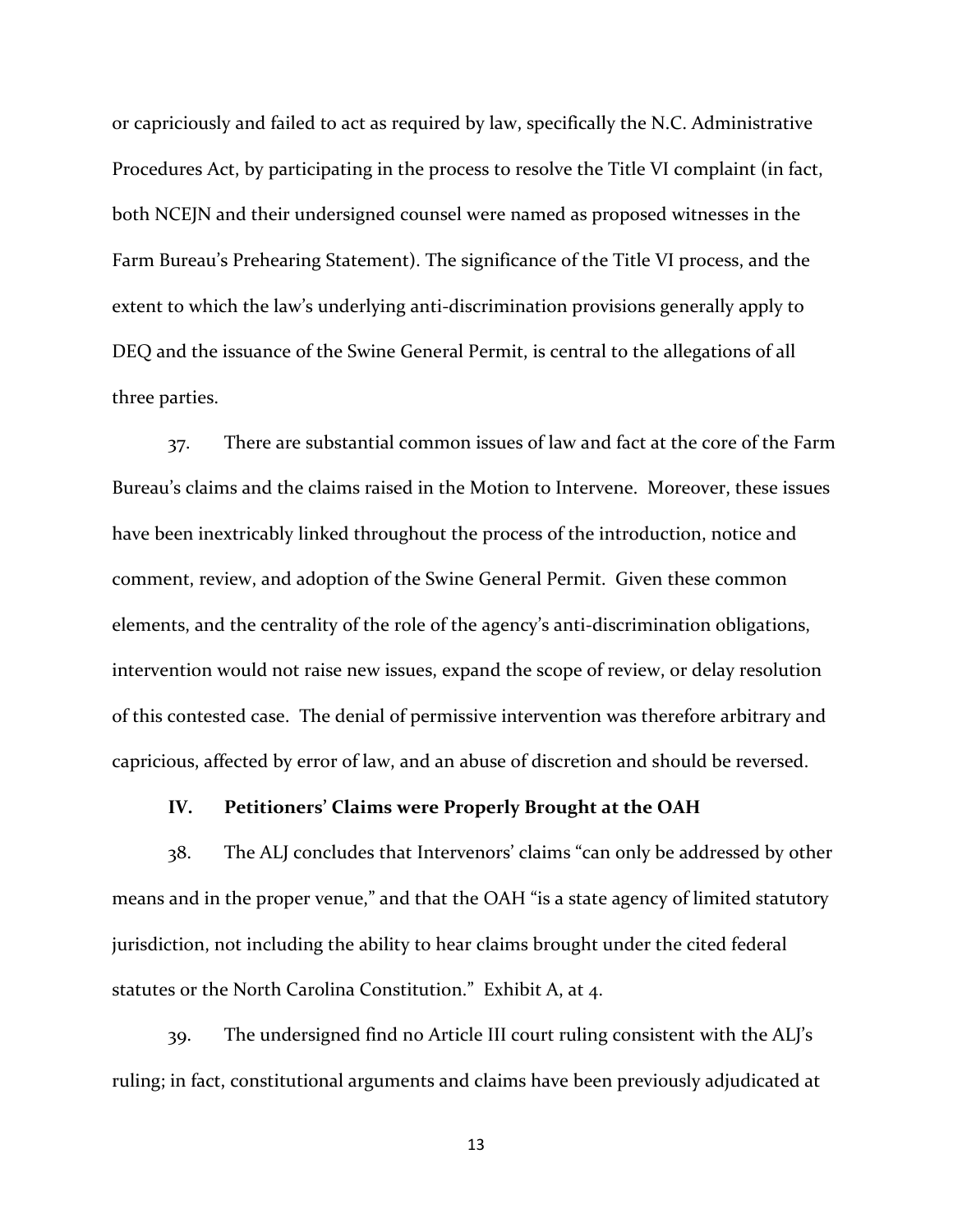the OAH. *See NC Alcoholic Beverage Control Commission v. Holmes Oil Company Inc T/A Cruizers 50*, 16 ABC 09933, 2017 WL 2240678 (2017) (considering Double Jeopardy clause of U.S. Constitution and Art. I, Sec. 19 of the North Carolina Constitution); *East Winston Primary School Corp. v. North Carolina State Board of Education*, 04 EDC 0029, 2005 WL 3946389 (2005) (considering 14th Amendment of U.S. Constitution and Art. I, Sec. 17 of the N.C. Constitution).

40. Although the North Carolina Supreme Court has held that "a statute's constitutionality shall be determined by the judiciary, not an administrative board," *Meads v. North Carolina Dep't of Agric., Food & Drug Protection Div., Pesticide Sec. (In re Pesticide Bd. File Nos. IR94-128, IR94-151, IR94-155)*, 349 N.C. 656, 509 S.E.2d 165 (1998), Intervenors have not asked for a determination of constitutionality of a statute. Instead, consistent with N.C. Gen. Stat. § 150B-23, they asked for a determination whether in issuing the 2019 Permit, DEQ acted arbitrarily or capriciously and/or failed to act as required by law (specifically, N.C. Const. Art. I § 19 and Title VI of the Civil Rights Act of 1964, 42 U.S.C. §§ 2000d to 2000d-7, and the United States Environmental Protection Agency's implementing regulations, 40 C.F.R. Part 7).

41. The Order states that Intervenors should have brought their state constitutional claims directly in state or federal court; however, North Carolina law is clear that a plaintiff cannot bring a claim directly under the state constitution if there exists an adequate remedy at state law. *See Corum v. University of North Carolina,* 330 N.C. 761, 784, 413 S.E.2d 276, 291 (1992).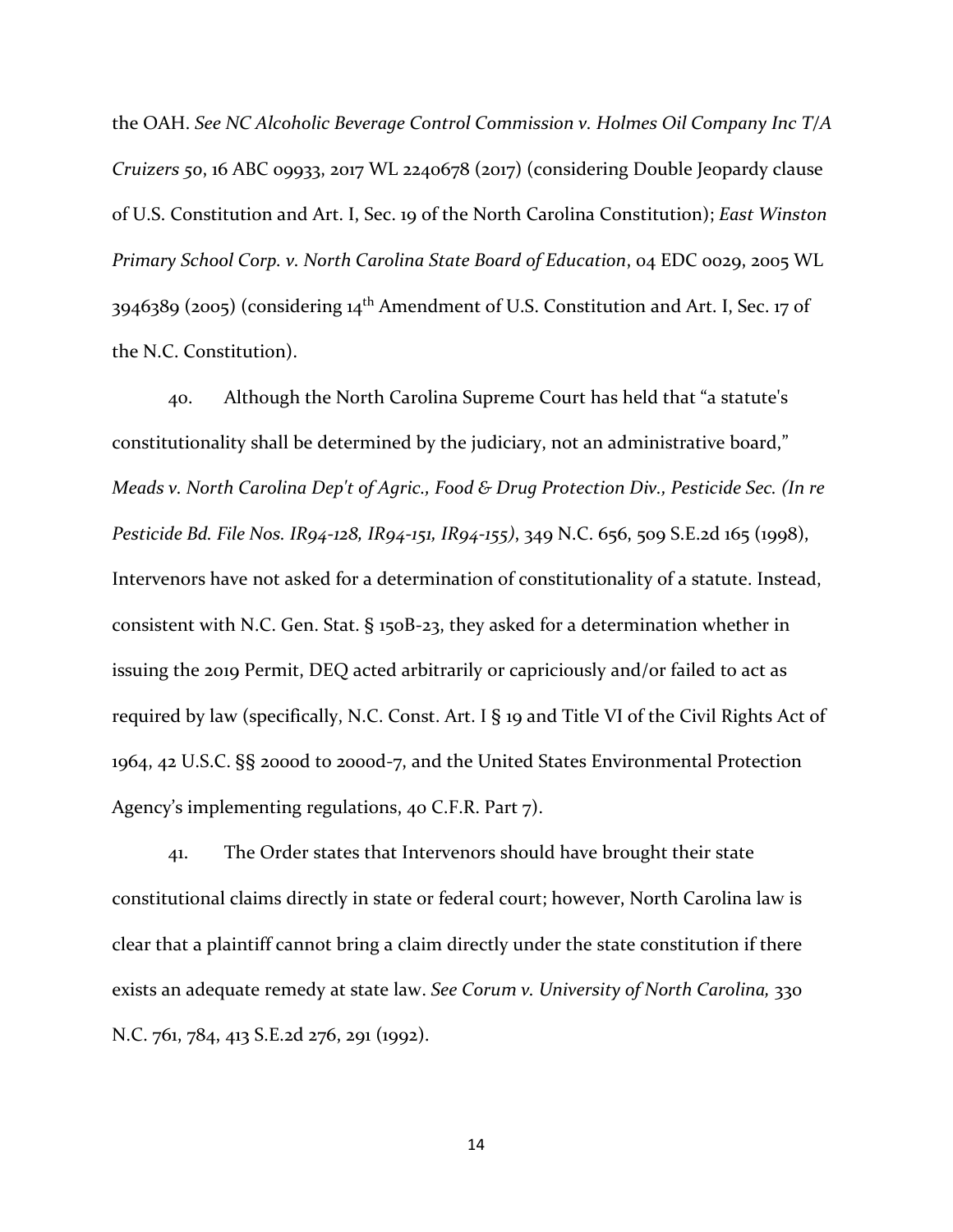42. N.C. Gen. Stat. § 150B-23 provides a remedy to persons aggrieved where an agency acts arbitrarily or capriciously and/or fails to act as required by law. Intervenors believe and can show that, in issuing the 2019 Swine General Permit, DEQ failed to act as required by law, specifically N.C. Const. Art. I § 19 and Title VI of the Civil Rights Act of 1964, 42 U.S.C. §§ 2000d to 2000d-7, and the United States Environmental Protection Agency's implementing regulations, 40 C.F.R. Part 7. In the absence of an Article III decision that OAH has no jurisdiction regarding *any* constitutional claims and that therefore a proceeding under Chapter 150B is not an "adequate remedy at state law," the motion to intervene was proper and should have been granted.

# **V. Motion to Stay (N.C.G.S. §150B-48)**

43. If the contested case is allowed to proceed during the pendency of the determination on this Petition for Judicial Review, Intervenors will be irreparably harmed and risk permanently losing their rights to challenge the agency action. Therefore, Intervenors respectfully request that this court stay any further proceedings in this matter at the OAH, pending the outcome of this court's review.

WHEREFORE, Intervenors pray the Court:

- 1. Stay the OAH proceedings pending the resolution of this Petition for Judicial Review:
- 2. Reverse the order denying NCEJN and NC NAACP's Motion to Intervene and grant them intervention of right as full parties; and
- 3. Grant any other relief that the Court deems proper in the interests of justice.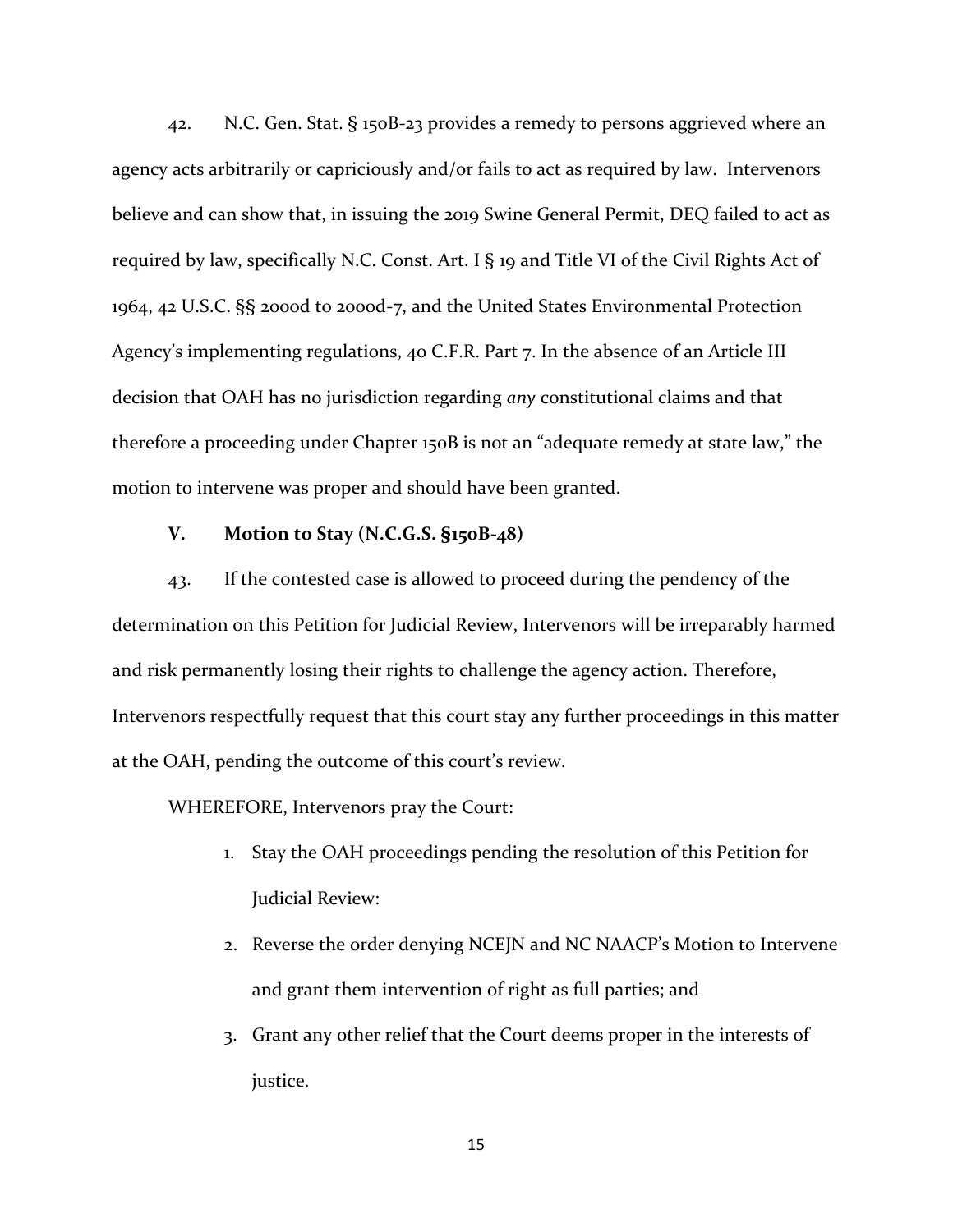Respectfully submitted, this the 2<sup>nd</sup> day of October, 2019.

Lawyers' Committee for Civil Rights Under Law

Elizabeth Haddix NC State Bar No. 25818

Mark Dorosin NC State Bar No. 20935 P.O. Box 956 Carrboro, NC 27510  $(919)$  914-6106 ccr@chambersccr.org

Attorneys for Intervenors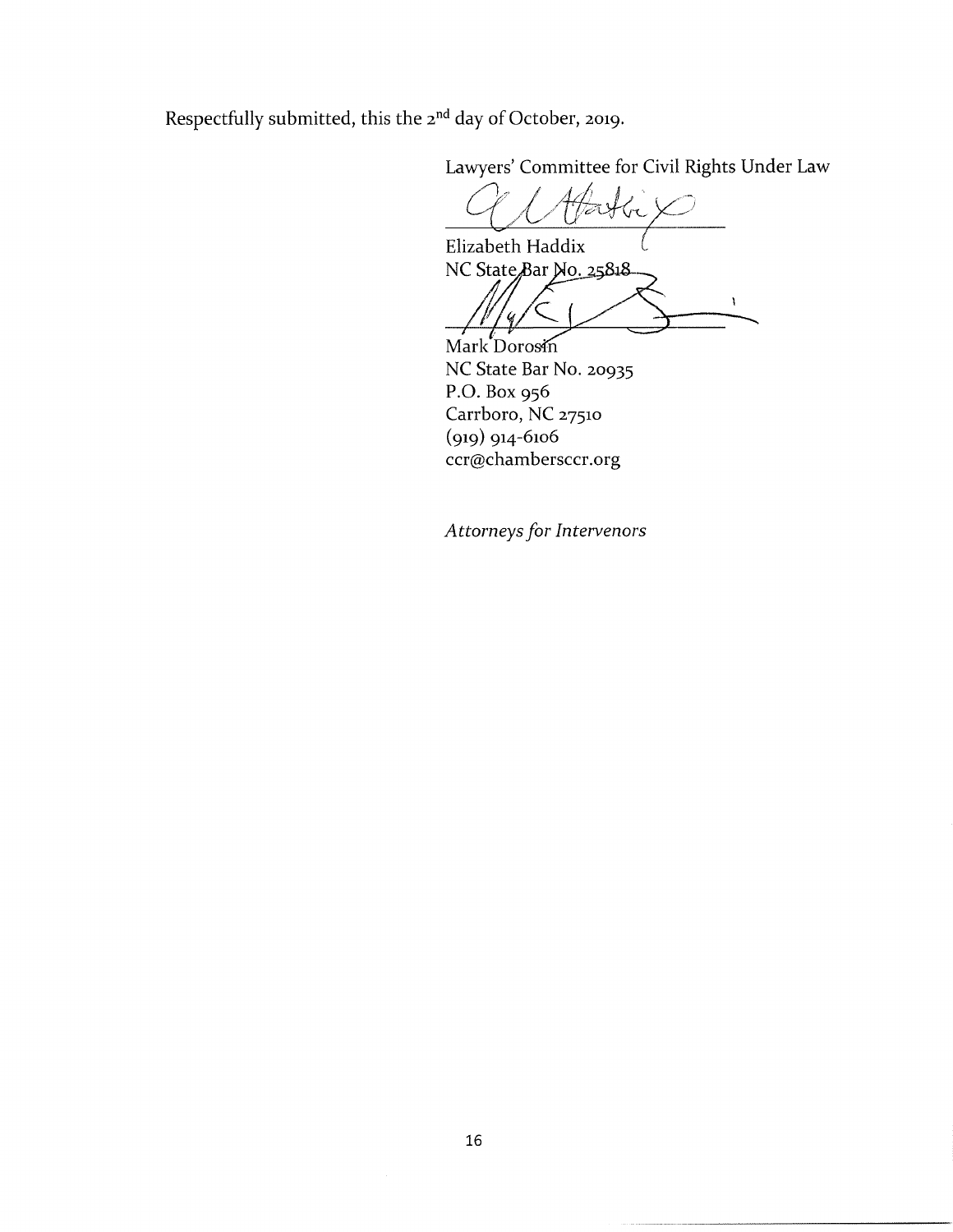# **CERTIFICATE OF SERVICE**

The undersigned certifies that the foregoing PETITION FOR JUDICIAL REVIEW AND STAY OF PROCEEDINGS was served on Petitioners and Respondent through their counsel via U.S. Mail, postage prepaid at the following addresses, with a courtesy copy sent via electronic mail:

Phillip Jacob Parker, Jr. Stephen A. Woodson N.C. Farm Bureau Federation, Inc. PO Box 27766 Raleigh, NC 27611 Jake.parker@ncfb.org Steve.woodson@ncfb.org

Marc Bernstein Phillip T. Reynolds Taylor H. Crabtree N.C. Department of Justice Post Office Box 629 Raleigh, NC 27602 mbernstein@ncdoj.gov preynolds@ncdoj.gov tcrabtree@ncdoj.gov

This the 2<sup>nd</sup> day of October, 2019.

Elizabeth Haddix **Attorney for Intervenors**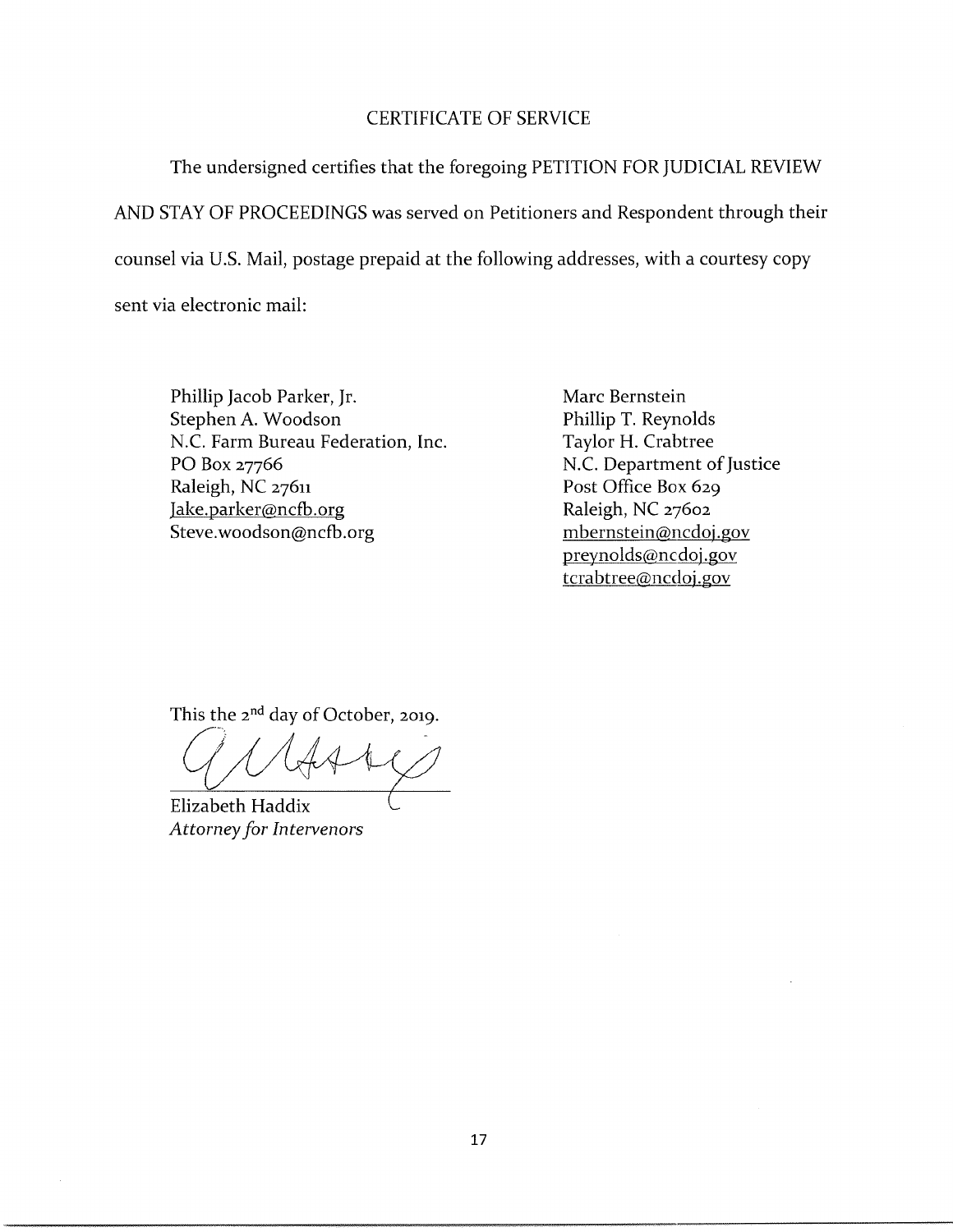# EXHIBIT A - Petn for Judicial Review

### FILED OFFICE OF ADMINISTRATIVE HEARINGS 09/06/2019 3:24 PM

### STATE OF NORTH CAROLINA IN THE OFFICE OF

# ADMINISTRATIVE HEARINGS COUNTY OF WAKE 19 EHR 02739, 19 EHR 02740, 19 EHR 02741

NOW COMES the Undersigned upon the Motions to Intervene filed in this matter and finds the following:

# **FINDINGS OF FACT**

1. On June 25, 2019, the North Carolina Environmental Justice Network (NCEJN) and the North Carolina State Conference of the National Association for the Advancement of Colored People (NC-NAACP), referred to collectively as "First Intervenors," filed a Motion to Intervene ("Motion I") seeking intervention in this contested case pursuant to N.C. Gen. Stat.  $\S$ 1A-1, Rule 24, 150B-23(d), and 26 NCAC 03 .0117 "with full rights of a party in this action." (Motion I, p. 1). Additionally, the First Intervenors are seeking permissive intervention "[i]n the event that intervention as a matter of right is not granted . . . ." (Motion I, p. 7, ¶ 22). Namely, the First Intervenors seek designation as Petitioner-Intervenors. (Motion I, p. 9). Petitioner filed a response to Motion I on July 1, 2019 and Respondent filed a response on July 2, 2019. First Intervenors filed a brief in support of their motion on July 19, 2019.

2. On June 28, 2019, the Board of Agriculture for the State of North Carolina ("Second Intervenor") filed a Motion to Intervene ("Motion II") seeking intervention in this contested case pursuant to N.C. Gen. Stat. 150B-23(d) and 26 NCAC 03 .0117(a) and indicated that Petitioner "has no objection to the requested intervention." (Motion II, p. 1). Respondent filed a response to Motion II on July 2, 2019.

Based on the foregoing Findings of Fact, the Undersigned makes the following:

# **CONCLUSIONS OF LAW**

1. As noted by the North Carolina Supreme Court, "[i]ntervention in a contested case . . . is controlled by interlocking statutes." *Holly Ridge Associates, LLC v. N. Carolina Dep't of Env't & Nat. Res.*, 361 N.C. 531, 535, 648 S.E.2d 830, 834 (2007).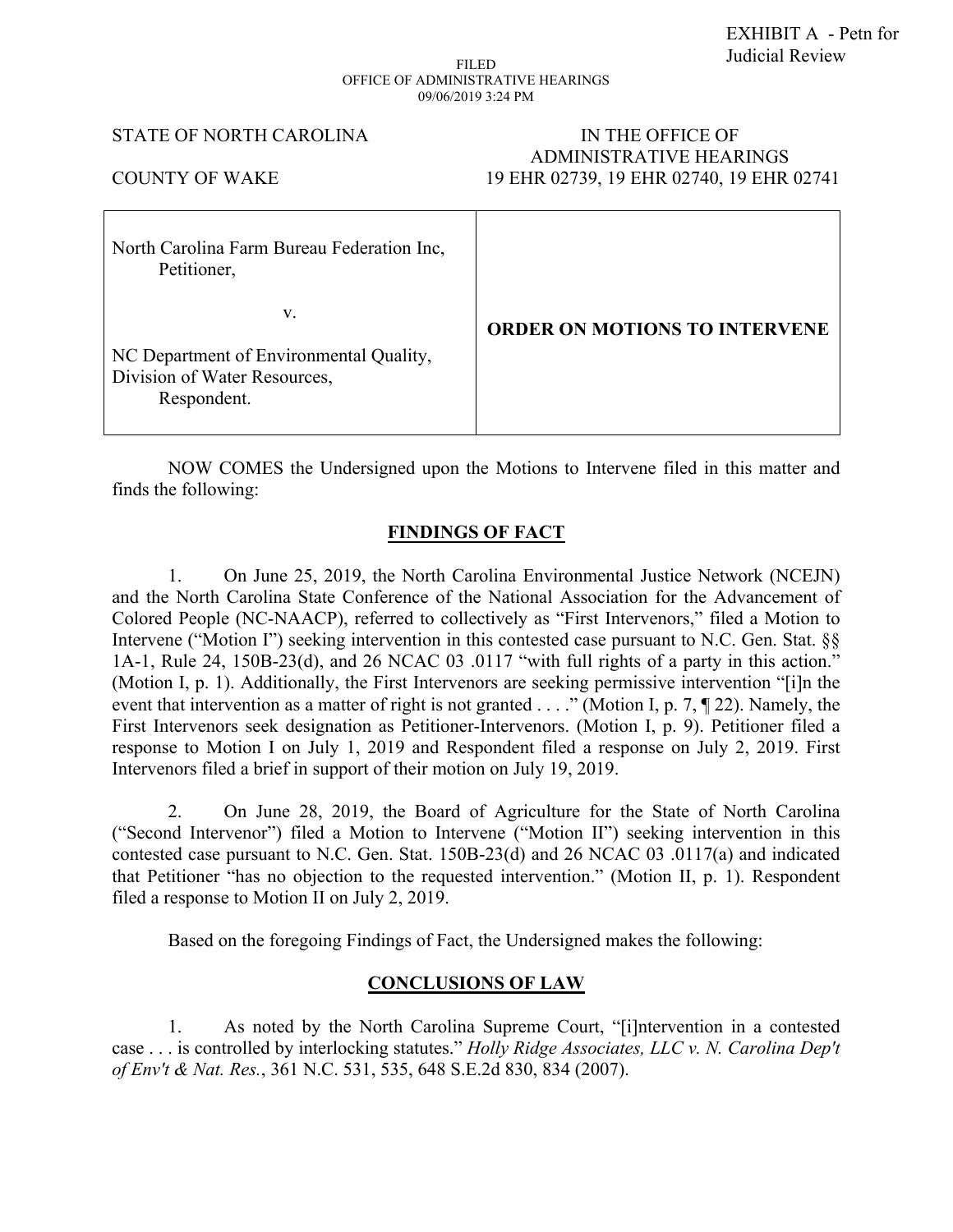2. Under the Administrative Procedure Act, "[a]ny person may petition to become a *party* by filing a motion to intervene in the manner provided in G.S. 1A-1, Rule 24." N.C. Gen. Stat. § 150B-23(d) (emphasis added). Further, "*any person* interested in a contested case may intervene and participate in that proceeding to the extent deemed appropriate by the administrative law judge." *Id*.

3. With these two interlocking statutes, "a person or entity wishing to intervene in a contested case may choose one of two routes, either to intervene as a party or to participate in a lesser role at the discretion of the ALJ. To intervene with the full rights of a party, the applicant must satisfy the requirements of Rule 24 [of the North Carolina Rules of Civil Procedure]. However, an applicant may instead elect to participate to a lesser extent as deemed appropriate by the ALJ, pursuant to N.C.G.S. § 150B–23(d). In this latter instance, the ALJ has broad discretion to allow such participation." *Holly Ridge Associates, LLC*, 361 N.C. at 536, 648 S.E.2d at 834. However, an Administrative Law Judge does not have the same broad discretion in granting intervention with full rights as parties. *Holly Ridge Associates, LLC*, 361 N.C. at 536, 648 S.E.2d at 834–35. In order for a person or entity to have full rights as a party to a contested case, an intervenor must "meet the conditions set out in Rule 24." *Id*.

# **I. Intervention pursuant to N.C. Gen. Stat. § 1A-1, Rule 24**

4. The North Carolina Supreme Court has highlighted that "the laudable purpose of Rule 24 intervention is generally to promote efficiency and avoid delay and multiplicity of suits[.]" *Holly Ridge Associates, LLC*, 361 N.C. at 540, 648 S.E.2d at 837.

5. In seeking to intervene under Rule 24 of the North Carolina Rules of Civil Procedure, the movant "shall serve a motion to intervene upon all parties affected thereby" and "[t]he motion shall state the grounds therefor and shall be accompanied by a pleading setting forth the claim or defense for which intervention is sought." N.C. Gen. Stat. § 1A-1, Rule 24(c). Further, "[t]he same procedure shall be followed when a statute gives a right to intervene, except when the statute prescribes a different procedure." *Id*.

# **A. Rule 24(a) – Intervention of Right**

6. "An applicant may seek to intervene as a matter of right pursuant to Rule 24(a) either on the basis of (1) a statute which confers an unconditional right to intervene or (2) an interest in the property or transaction which is the subject of the action when such interest was not adequately represented by the existing parties and would be impaired if intervention were not granted." *Holly Ridge Associates, LLC v. N. Carolina Dep't of Env't & Nat. Res.*, 361 N.C. at 537–38, 648 S.E.2d at 835 (quoting N.C. Gen. Stat. § 1A-1, Rule 24(a)).

7. Specifically, under Rule 24(a)(2), a "prospective intervenor seeking such intervention as a matter of right under Rule  $24(a)(2)$  must show that (1) it has a direct and immediate interest relating to the property or transaction, (2) denying intervention would result in a practical impairment of the protection of that interest, and (3) there is inadequate representation of that interest by existing parties." *Id*. (quoting *Virmani v. Presbyterian Health Servs. Corp.*, 350 N.C. 449, 459, 515 S.E.2d 675, 683 (1999) (citations omitted)).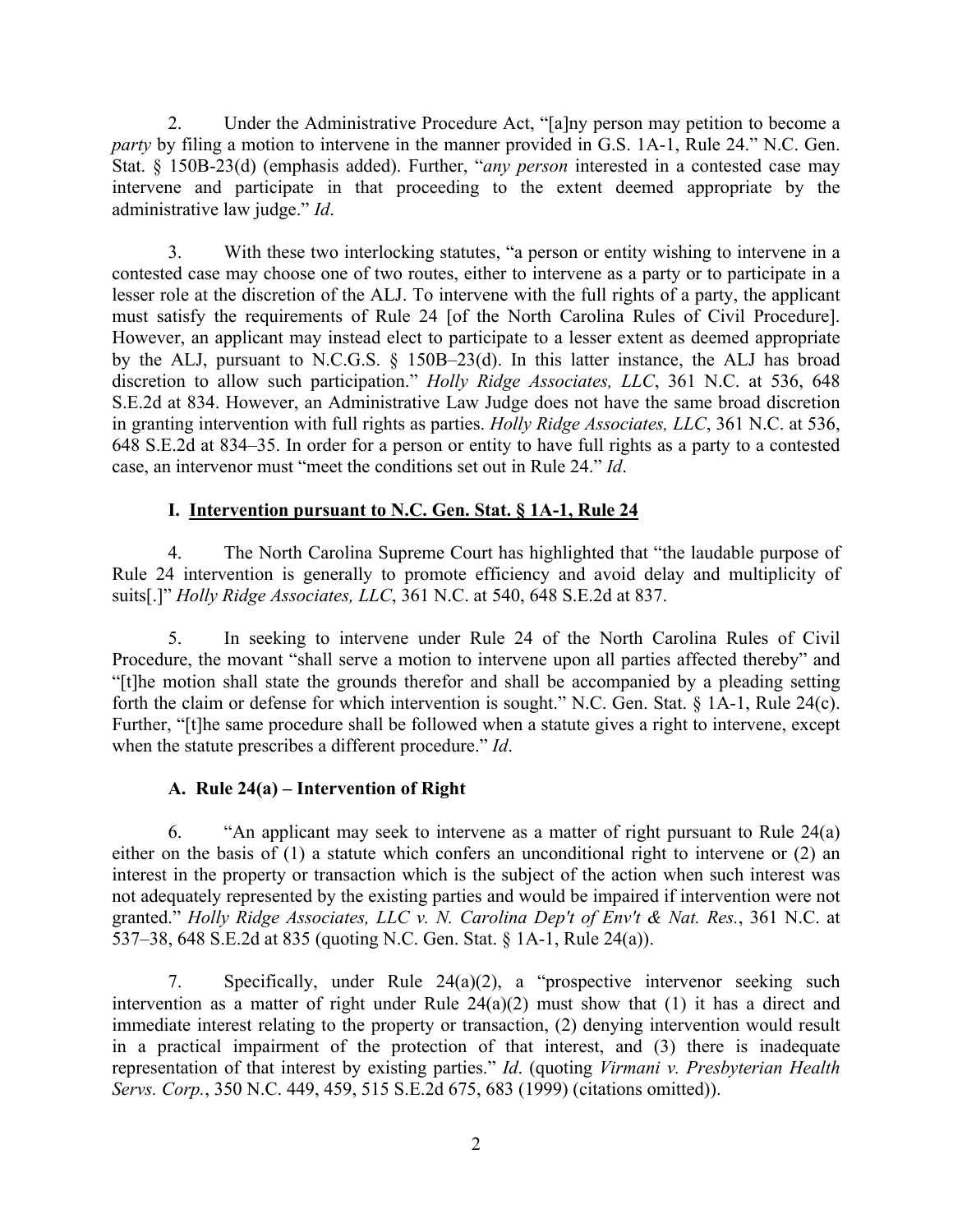# **B. Rule 24(b) – Permissive Intervention**

8. Rule 24(b)(1) provides that "[u]pon timely application[,] anyone may be permitted to intervene in an action . . . [w]hen a statute confers a conditional right to intervene." N.C. Gen. Stat. § 1A-1, Rule 24(b)(1). As a second option to seek permissive intervention, under Rule 24(b)(2), and upon timely application, anyone may be permitted to intervene in an action

*[w]hen an applicant's claim or defense and the main action have a question of law or fact in common*. When a party to an action relies for ground of claim or defense upon any statute or executive order administered by a federal or State governmental officer or agency or upon any regulation, order, requirement, or agreement issued or made pursuant to the statute or executive order, such officer or agency upon timely application may be permitted to intervene in the action. *In exercising its discretion the court shall consider whether the intervention will unduly delay or prejudice the adjudication of the rights of the original parties.*

N.C. Gen. Stat. § 1A-1, Rule 24(b)(2) (emphasis added).

# **II. Application**

# **A.** *North Carolina Environmental Justice Network's (NCEJN) and the North Carolina State Conference of the National Association for the Advancement of Colored People's (NC-NAACP) Motion to Intervene*

First Intervenors filed Motion I seeking intervention in this contested case pursuant to N.C. Gen. Stat. §§ 1A-1, Rule 24, 150B-23(d), and 26 NCAC 03 .0117 "with full rights of a party in this action." (Motion I, p. 1). Specifically, First Intervenors first seek intervention as of right under Rule 24(a)(2), or if unsuccessful on that basis, permissive intervention under Rule  $24(b)(2)$ .

# *i. Intervention as of Right under Rule 24(a)(2)*

9. Moving for intervention as a matter of right, First Intervenors allege that they satisfy the requirements under Rule  $24(a)(2)$  because they meet the requirements set forth in Conclusion of Law # 7, *supra*. However, First Intervenors do not meet the requirements in order to intervene under Rule 24(a)(2).

10. Regarding the first of the required three elements, First Intervenors conclude that they "have a direct and immediate interest relating to the issuance of the Swine General Permit." (Motion I, p. 4, ¶ 7). In expounding upon this assertion, First Intervenors explain that they "have demonstrated a continued interest relating to the issuance of the Swine General Permit" and list a detailed history of filing Title VI complaints against Respondent alleging a racially discriminatory impact from the Swine General Permit. (Motion I, p. 5, ¶ 10). While First Intervenors' organizations certainly would have interests in addressing alleged racial discrimination and the like writ large, a party seeking intervention under Rule 24(a)(2) must demonstrate that it has a *direct and immediate interest* in the proceedings before the Tribunal.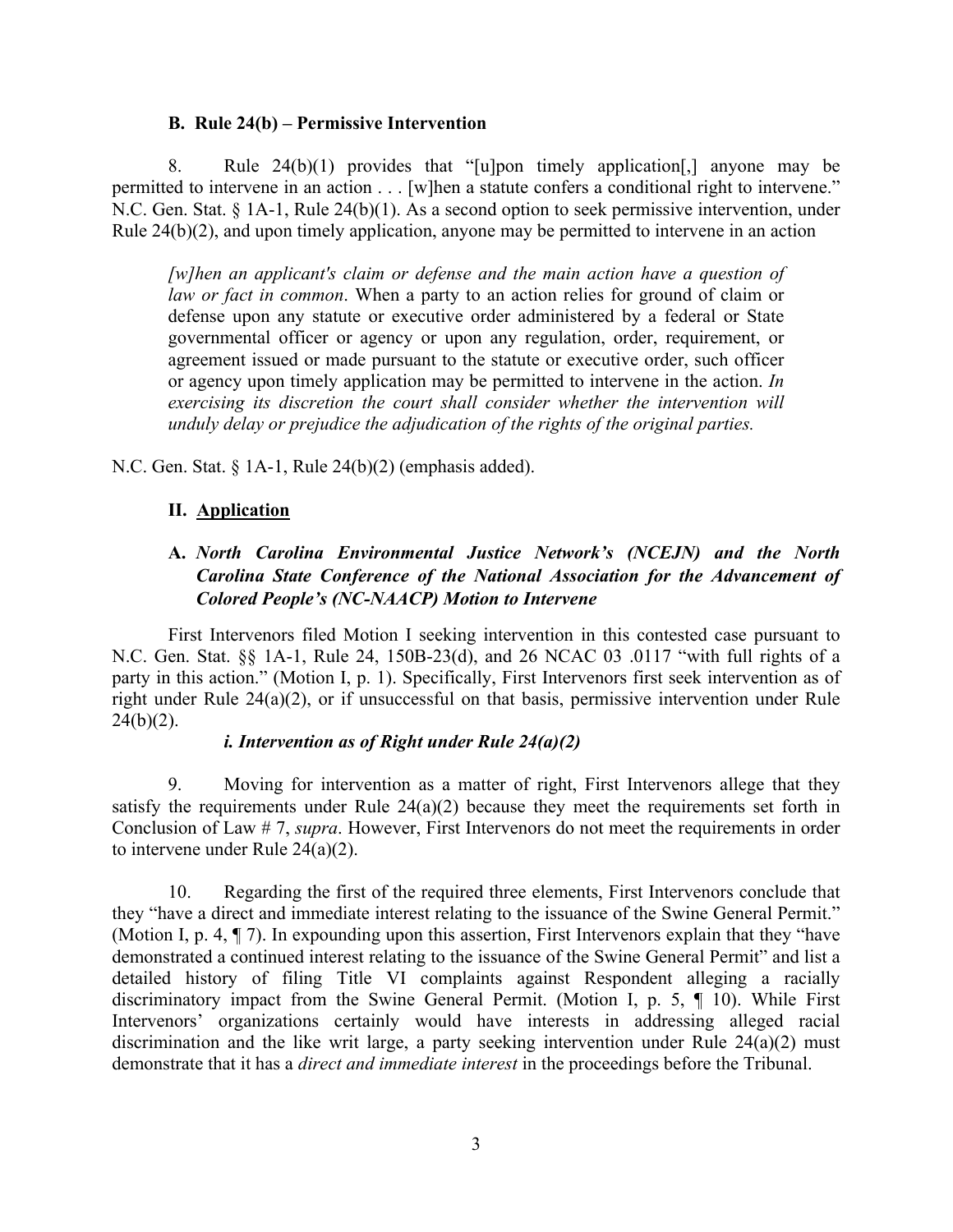11. Here, it is apparent that First Intervenors do not have a direct and immediate interest related to the permit. A party has a direct interest in the action "if he will either gain or lose by the direct operation and effect of the judgment." *Chambers v. Moses H. Cone Mem'l Hosp.*, 2017 NCBC 22, 2017 WL 1025461, at \*8 (N.C. Super. Mar. 13, 2017) (quoting *Mullen v. Louisburg*, 225 N.C. 53, 56, 33 S.E.2d 484, 486 (1945)), *aff'd*, 814 S.E.2d 864 (N.C. Ct. App. 2018), *review allowed*, 824 S.E.2d 404 (N.C. 2019). Instead, First Intervenors have an "indirect . . . or contingent interest—an interest common to all persons . . . ." in this contested case and their indirect interests can be adequately addressed by other means. *Virmani v. Presbyterian Health Servs. Corp.*, 350 N.C. 449, 459, 515 S.E.2d 675, 683 (1999) (holding that a party seeking intervention is not entitled to intervene under Rule 24(a) as a matter of right when the potential intervenor's interest is indirect or contingent, not a direct interest).

12. To this point, First Intervenors plainly admit that their organizations' purposes are to "address issues of climate, environmental, racial, and social injustice *across the state*" and to "ensure the political, educational, social, and economic equality of rights *of all persons* and to eliminate racial hatred and discrimination." (Motion I, p. 4, ¶ 8, 9) (emphasis added). While First Intervenors highlight that they "fil[e] Title VI administrative claims in order to enforce antidiscrimination law for the benefit of *its members*[,]" (Motion I, p. 4, ¶ 9) (emphasis added), the intervention they seek in this contested case is not based on a direct and immediate interest of First Intervenors related to the Swine General Permit—the parties are acting on behalf of *others*, in furtherance of First Intervenors' stated organizational missions; not acting on their *own* behalf via their organizations' direct and immediate interests. To the contrary, the party with any potential direct and immediate interest in this matter is Petitioner, North Carolina Farm Bureau Federation, Inc.

13. Additionally, First Intervenors' central claims can *only* be addressed by other means and in the proper venue. First Intervenors' claims are that Respondent "knows or should know that the Swine General Permit has a discriminatory impact on African American, Latinx, and Native American residents" when the permit at issue was issued "without anti-discrimination provisions . . . ." and the permit's issuance without such provisions are in violation of "Title VI of the Civil Rights Act of 1964 and the North Carolina Constitution[,] Article I[,] Section 19." (Motion I, p. 3, ¶ 5). Highlighted by Respondent, First Intervenors' claims, "if legitimate, should be brought in the proper venues; specifically, the U.S. District Court for the Eastern District of North Carolina and/or Wake County Superior Court." (Resp.'s Response, p. 5). The undersigned agrees. The Office of Administrative Hearings is a state agency of limited statutory jurisdiction, not including the ability to hear claims brought under the cited federal statutes or the North Carolina Constitution.

14. Moreover, First Intervenors "could challenge DEQ's issuance of the Swine Permit by filing another Title VI complaint with [the] Environmental Protection Agency . . . ." (Resp.'s Response p. 6). Given these different avenues, First Intervenors can address their stated interests, and claims raised in their motion to intervene by other means and in the proper venue.

15. Provided the analysis set forth *supra*, the first element required to prevail in order to intervene as a matter of right under Rule 24(a)(2) has not been met.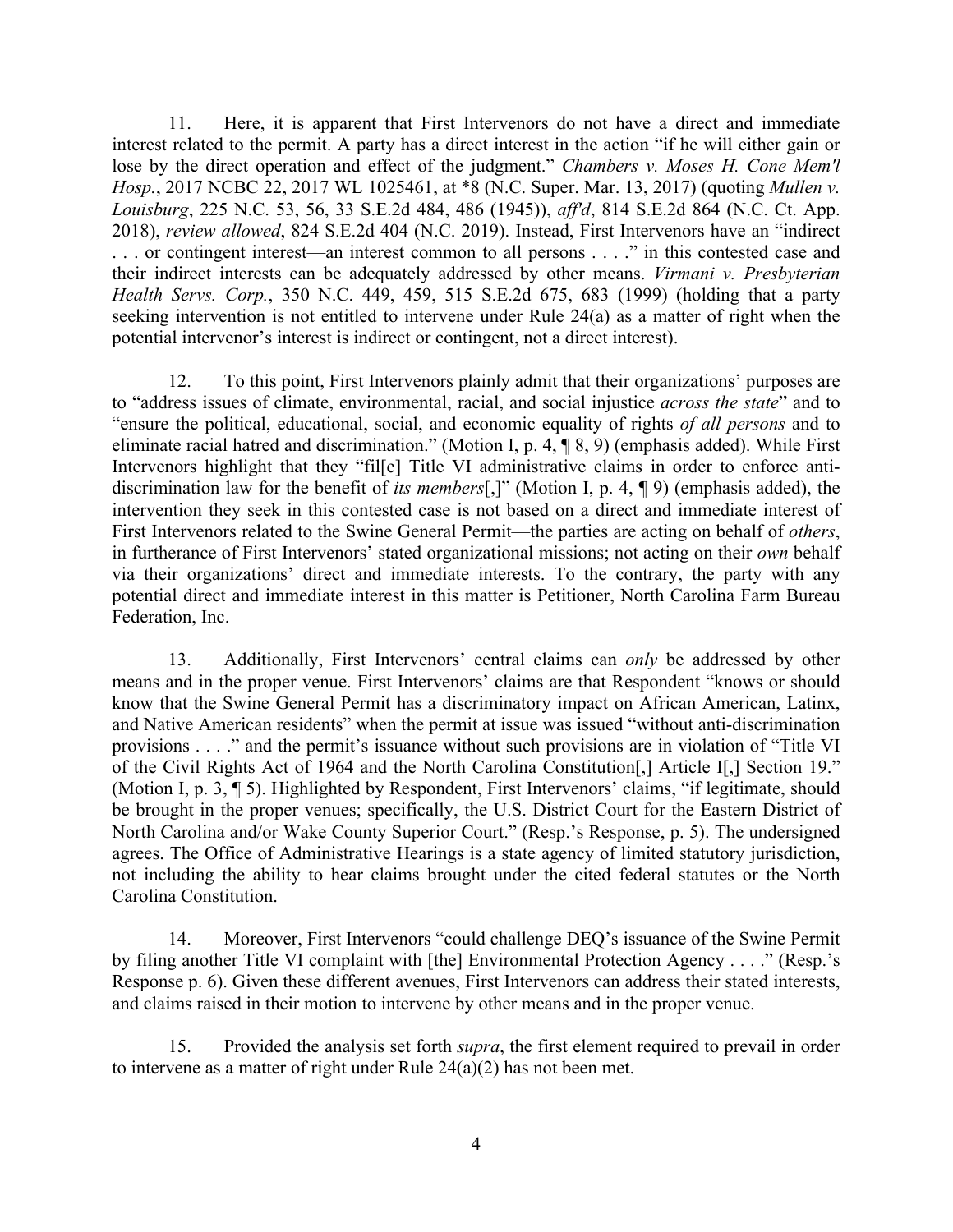16**.** Regarding the second of the required three elements, analysis is not necessary as the undersigned has concluded that First Intervenors do not have a direct and immediate interest in this matter, establishment of which is required of a showing under the second element set forth in Conclusion of Law #7. Additionally, as for the third element, analysis is not warranted as First Intervenors do not have a valid interest, to comport with Rule  $24(a)(2)$ 's requirements, that would warrant representation. Therefore, analysis regarding the adequacy of representation of an invalid interest is a moot point and requires no further analysis.

17. As demonstrated *supra*, First Intervenors failed to establish a right of mandatory intervention under Rule 24(a)(2).

# *ii. Permissive Intervention under Rule 24(b)*

18. As an alternative basis of intervention, First Intervenors seek permissive intervention under Rule 24(b). In demonstrating that they have claims consisting of common questions of law, they allege that "DEQ has acted arbitrarily and capriciously and failed to follow law, and substantially prejudiced their rights" under N.C. Gen. Stat. § 150B-23(a). First Intervenors also argue that Title VI of the Civil Rights Act of 1964 are referenced by all parties. However, the questions of law raised by Petitioner in the Petition are far narrower than those raised by First Intervenors.

19. As noted by Petitioner, First Intervenors' motion "raises entirely new Title VI and State Constitutional claims that are different from and unrelated to [Petitioner's] allegations of violations of the [Administrative Procedure Act] in its Petition." (Pet.'s Response, p. 6-7). As a result, First Intervenors "thus seek to dramatically expand the scope and nature of this proceeding" and as a result, permissive intervention as full parties "would also invariably result in undue delay and prejudice the rights of [Petitioner] and [Respondent]." *Id*. Moreover, allowing permissive intervention on the bases raised in First Intervenors' motion will shift "the focus of this matter to ancillary constitutional issues that are not within the subject matter of [the Office of Administrative Hearings]." *Id*. The undersigned agrees.

20. When considering whether permissive intervention "will unduly delay the litigation, courts consider if the intervener's claims raise collateral or extrinsic issues." *Sloan v. Inolife Technologies, Inc.*, No. 17CVS306, 2018 WL 3241721, at \*1 (N.C. Super. Jan. 18, 2018) (quoting *Chambers v. Moses H. Cone Mem. Hosp.*, 2017 NCBC LEXIS 22, at \*25 (N.C. Super. Ct. Mar. 13, 2017)). As demonstrated *supra*, and highlighted by Respondent, allowing First Intervenors to permissively intervene in this contested case will vastly expand the narrow scope of this contested case by raising collateral and extrinsic issues arising under federal statutes and the North Carolina Constitution, of which the Office of Administrative Hearings lacks jurisdiction to adjudicate. The narrow issue raised by Petitioner in this contested case is essentially whether Respondent "unlawfully circumvented the rulemaking procedures and requirements under the APA by issuing the Swine Permit . . . ." (Petition, Attachment 1, p. 3, ¶ 6).

21. Regarding potential similar questions of fact, First Intervenors simply state that "[t]hese questions concern the Title VI complaint and its resolution, and are referenced by both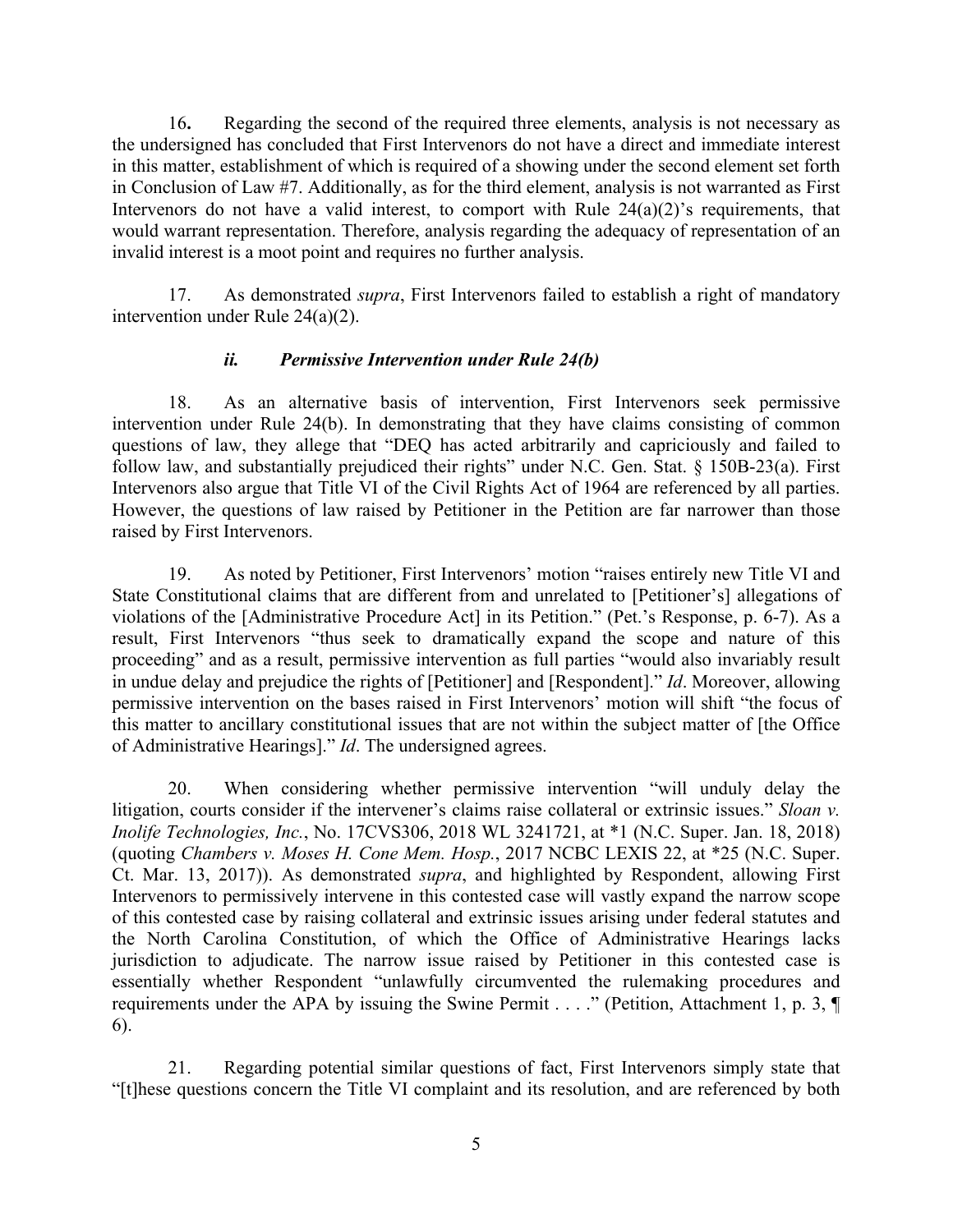the petitioners and respondents in their prehearing statements," that First Intervenors and their counsel were invoked as witnesses in Petitioner's Prehearing Statement, and that "[t]he significance of the Title VI process, and the extent to which the law's underlying antidiscrimination provisions generally apply to [Respondent] and the issuance of the Swine General Permit is central to the allegations of all three parties." (Motion I, p. 8, ¶ 24).

22. Based on the above, the undersigned concludes as a matter of law that allowing permissive intervention of First Intervenors under Rule 24(b)(2) will unduly delay and prejudice the adjudication of the rights of the original parties in this contested case. N.C. Gen. Stat. § 1A-1, Rule 24(b)(2) ("In exercising its discretion the court shall consider whether intervention will unduly delay or prejudice the adjudication of the rights of the original parties"); *see Virmani v. Presbyterian Health Servs. Corp.*, 350 N.C. 449, 460, 515 S.E.2d 675, 683 (1999). As a result, First Intervenors shall not be permitted to permissively intervene under N.C. Gen. Stat. § 1A-1, Rule 24(b)(2).

# **B.** *Board of Agriculture for the State of North Carolina's Motion to Intervene*

Second Intervenor filed Motion II seeking intervention in this contested case pursuant to N.C. Gen. Stat. 150B-239(d) and 26 NCAC 03 .0117(a) and indicated that Petitioner "has no objection to the requested intervention." (Motion II, p. 1).

23. In exercising his discretion under N.C. Gen. Stat. § 150B–23(d), and upon review of Second Intervenor's motion and Respondent's response, the undersigned determines that Second Intervenor shall be permitted to intervene in this contested case as *amicus curiae* to file an *amicus* brief in this matter after the evidentiary record is closed and the contested case hearing is complete. The *amicus* brief shall only address the following issue: Whether Respondent erred by circumventing the rulemaking process under the Administrative Procedure Act by adopting and imposing generally applicable conditions and requirements in the Ag Permits that are and have the practical effect of rules as defined by the Administrative Procedure Act. (*See* Petitioner's Prehearing Statement, p. 3,  $\P$  2). Second Intervenor shall not be permitted to engage in discovery or participate in any other capacity in this contested case other than the basis set forth in this paragraph. Second Intervenor may not rely on or seek to introduce any evidence not developed by the principal parties in this matter.

The *amicus* brief shall be filed in accordance with the deadline for the parties' Proposed Final Decisions, which shall be determined by the undersigned at the conclusion of the contested case hearing in this matter.

THEREFORE, based on the foregoing, the undersigned ORDERS the following:

- 1. The Motion to Intervene filed by the North Carolina Environmental Justice Network (NCEJN) and the North Carolina State Conference of the National Association for the Advancement of Colored People (NC-NAACP) is **DENIED** in its entirety; and
- 2. The Motion to Intervene, filed by the Board of Agriculture for the State of North Carolina is **GRANTED** subject to the limitations set forth *supra*.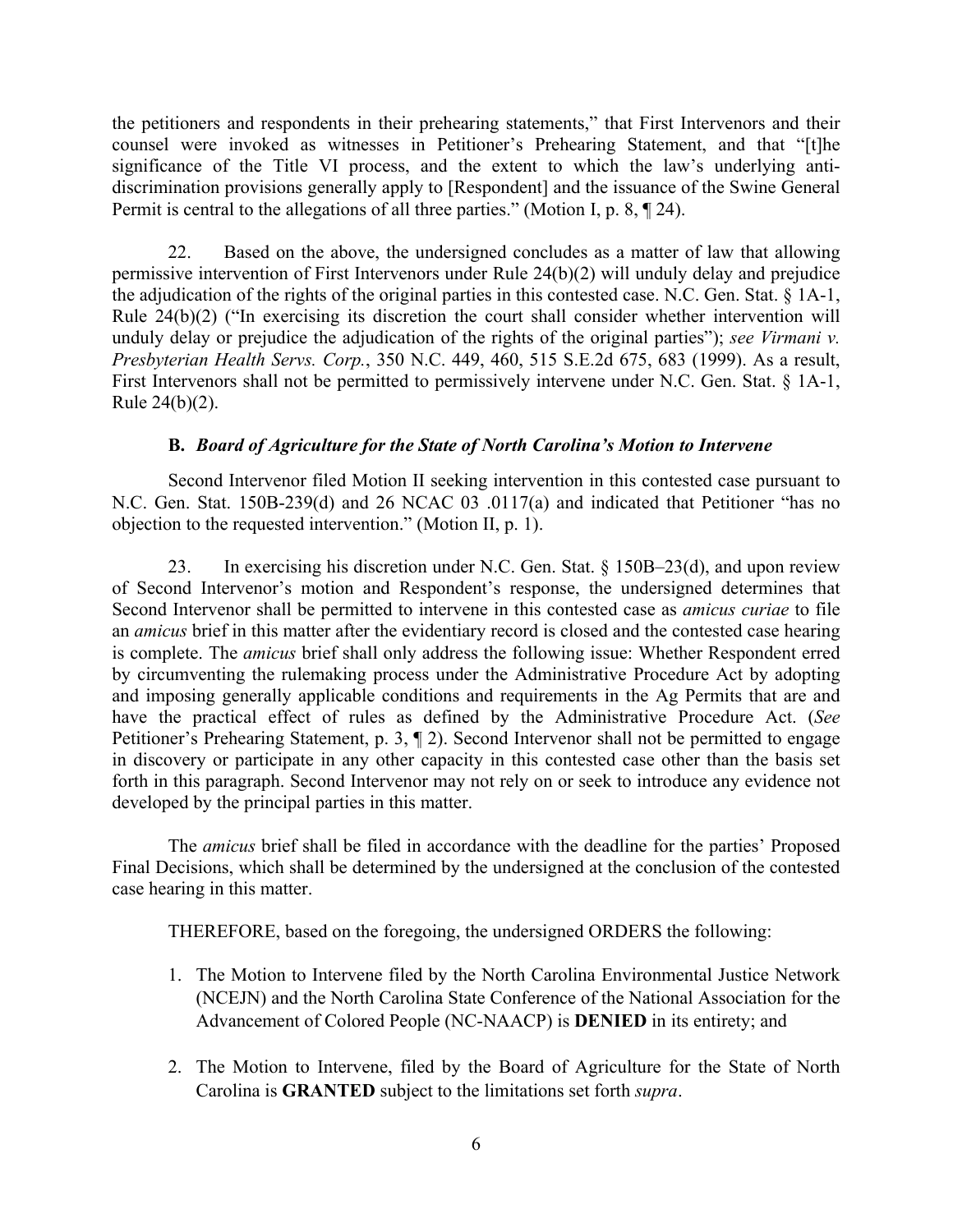**SO ORDERED**, this the 6th day of September, 2019.

Dulf

Donald W Overby Administrative Law Judge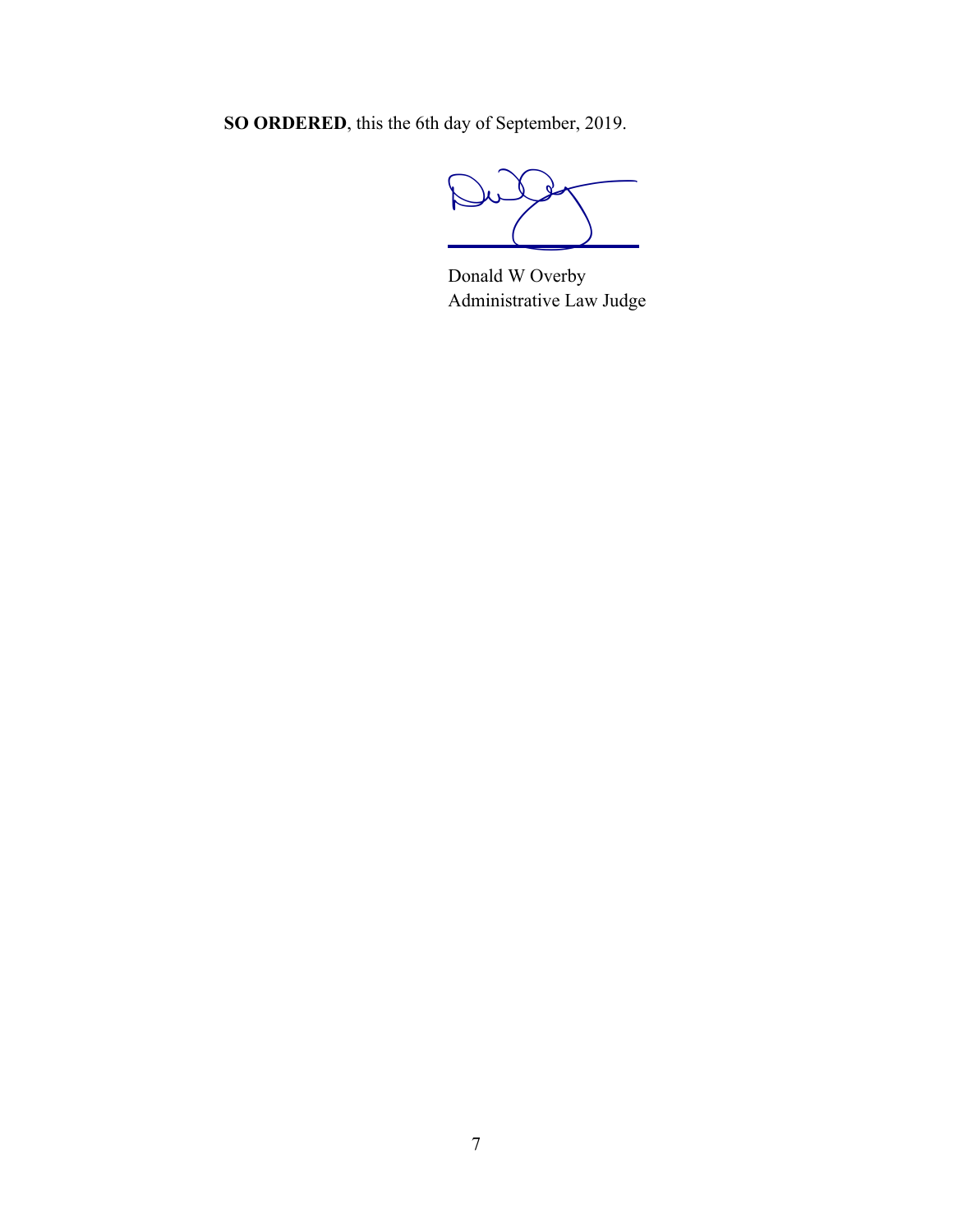### **CERTIFICATE OF SERVICE**

The undersigned certifies that, on the date shown below, the Office of Administrative Hearings sent the foregoing document to the persons named below at the addresses shown below, by electronic service as defined in 26 NCAC 03 .0501(4), or by placing a copy thereof, enclosed in a wrapper addressed to the person to be served, into the custody of the North Carolina Mail Service Center who subsequently will place the foregoing document into an official depository of the United States Postal Service:

Christopher Richard McLennan North Carolina Department of Justice [cmclennan@ncdoj.gov](mailto:cmclennan@ncdoj.gov) (served electronically on September 6, 2019) Attorney For Intervenor

Elizabeth Haddix Lawyers' Committee for Civil Rights Under Law Regional Office [ehaddix@lawyerscommittee.org](mailto:ehaddix@lawyerscommittee.org) (served electronically on September 6, 2019) Attorney For Non-Party Movant

Stephen A Woodson PO Box 27766 Raleigh NC 27611 Attorney For Petitioner

Philip Jacob Parker North Carolina Farm Bureau Federation [jake.parker@ncfb.org](mailto:jake.parker@ncfb.org) (served electronically on September 6, 2019) Attorney For Petitioner

Marc D Bernstein NC Department of Justice [mbernstein@ncdoj.gov](mailto:mbernstein@ncdoj.gov) (served electronically on September 6, 2019) Attorney For Respondent

Phillip Timothy Reynolds NC Department of Justice [preynolds@ncdoj.gov](mailto:preynolds@ncdoj.gov) (served electronically on September 6, 2019) Attorney For Respondent

Taylor Hampton Crabtree North Carolina Department of Justice [tcrabtree@ncdoj.gov](mailto:tcrabtree@ncdoj.gov) (served electronically on September 6, 2019) Attorney For Respondent